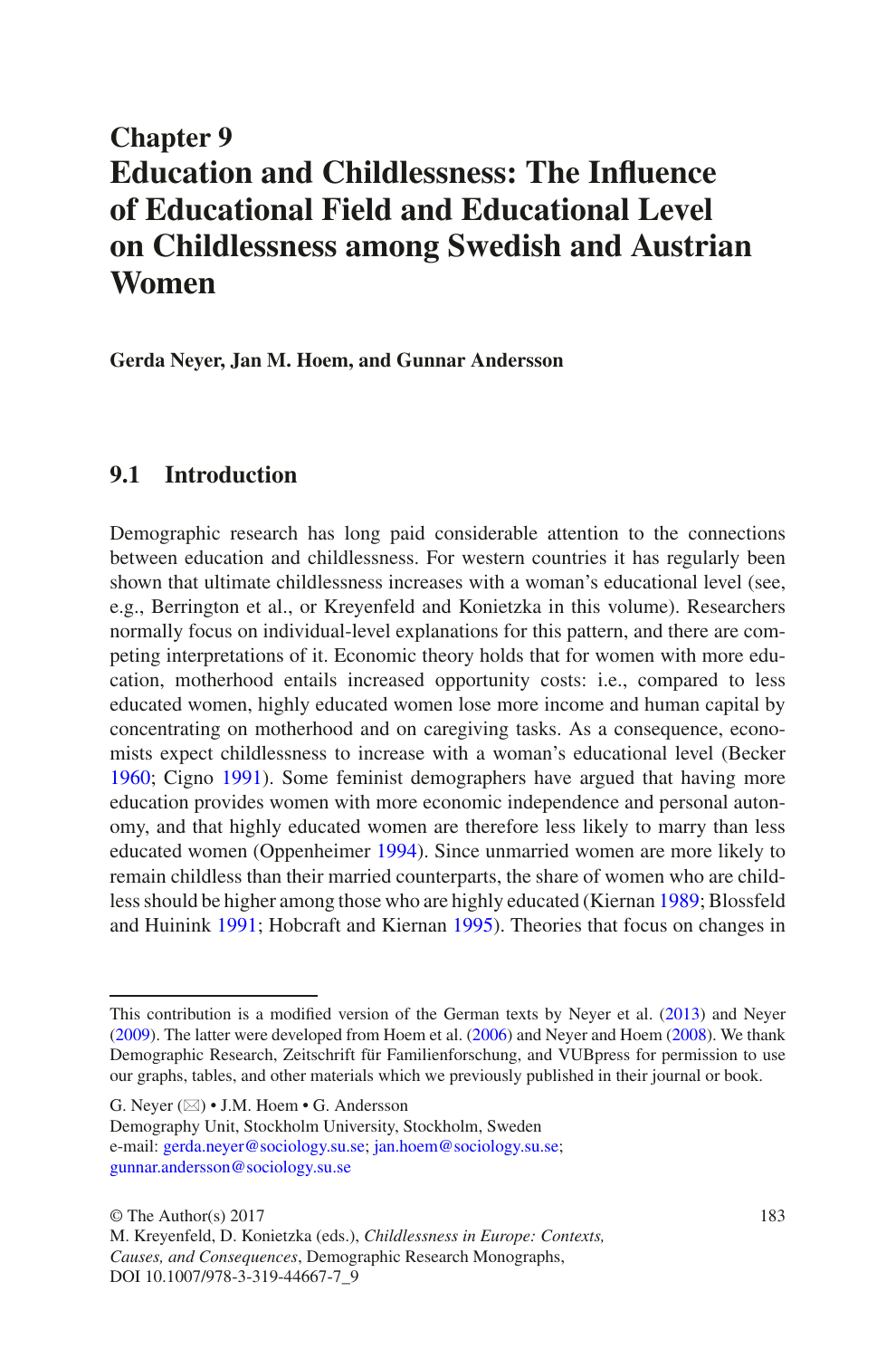culture, values, and norms provide a third type of explanation. Researchers who take this perspective regard increasing childlessness as a consequence of a broadening range of life choices (van de Kaa [1996;](#page-24-1) Surkyn and Lesthaeghe [2004\)](#page-24-2). They maintain that having more education offers women a wider spectrum of opportunities for organising their life, and that having children may thus become less important than other options (Rindfuss et al. [1996](#page-24-3)). The life course perspective offers yet another type of reasoning to explain the same general pattern: i.e., that because they spend longer periods of time in education and start employment later, women postpone motherhood, possibly up to an age at which physical fecundity may be reduced. Thus, childlessness may be expected to be higher among women who spend longer periods of time in education (Rindfuss and Bumpass [1976;](#page-24-4) Gustafsson [2001;](#page-22-2) Kravdal [2001](#page-23-4)).

However, empirical findings on childlessness for the former communist countries of Eastern Europe call into question the assumption of a monotonic relationship between educational level and childlessness. In these countries, women with more education do not necessarily have higher rates of childlessness than women with less education (Kantorova [2004](#page-22-3); Kreyenfeld [2004\)](#page-23-5). A similar conundrum is found in the Nordic countries (Andersson et al. [2009\)](#page-21-3). Studies of the relationship between educational field and childlessness further complicate the picture. Findings for Sweden (Hoem et al. [2006](#page-22-1)), Norway (Lappegård and Rønsen [2005\)](#page-23-6), Spain (Martín-García and Baizán [2006\)](#page-23-7), Greece (Bagavos [2010\)](#page-21-4), the Netherlands (Begall and Mills [2012](#page-21-5)), Germany (Maul [2012;](#page-23-8) Rösler [2012](#page-24-5)), the U.S. (Michelmore and Musick [2014](#page-23-9)), and European countries in general (Van Bavel [2010\)](#page-24-6) indicate that women who have been educated to work in the education or health sector are significantly less likely to be childless than women who have been educated to work in other fields. In some cases the connection between educational field and childlessness is even stronger than the association between educational level and childlessness (Hoem et al. [2006;](#page-22-1) Van Bavel [2010\)](#page-24-6).

We argue in this paper that a purely individual-level approach is not sufficient to resolve these apparent discrepancies. To find a valid explanation for the similarities and the differences in patterns of childlessness across educational groups and across countries, we need to take an institutional approach. We furthermore show that the demographic focus on family policies as the core institutional factor shaping childbearing patterns in highly developed countries is also not sufficient for explaining patterns of childlessness. We call for a comprehensive view of institutions that considers the educational system, the labour market, and family and gender policies, as well as the interactions between these institutions.

Based on this reasoning, we compare the ultimate levels of childlessness of women born in 1955–1959 in Sweden and in Austria, according to their educational level and their educational field.<sup>1</sup> While the institutions of Sweden and Austria are similar in a number of ways, there are also essential differences in the educational

<span id="page-1-0"></span><sup>&</sup>lt;sup>1</sup> In this contribution we use the terms educational field, educational orientation, and type of education interchangeably. The same applies to level of childlessness, rates of childlessness, and per cent childless.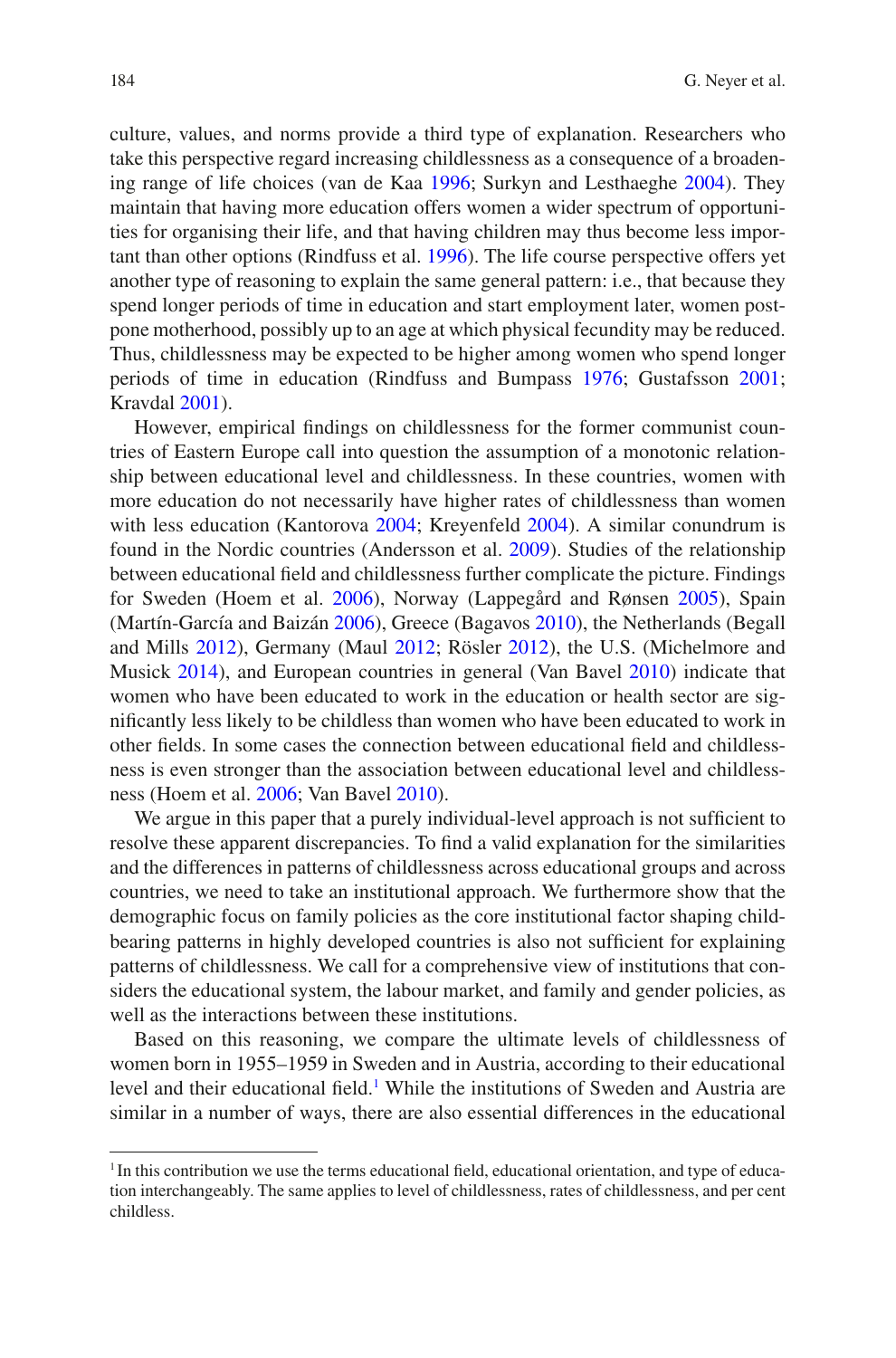systems and in the labour market, in gender and family policies of the two countries. We contend that these differences have contributed to the marked differences we observe in the rates of childlessness among Austrian and Swedish women. To provide background information in support of this position, we briefly sketch in the following section the relevant country-specific aspects of the Swedish and the Austrian educational systems, and of the two countries' labour market, gender, and family policies (Sect. [9.2\)](#page-2-0). We limit the information presented to the period 1970– 1990s, when the women who were born in 1955–1959 were 15–40 years old, and were thus in their main childbearing years. In Sect. [9.3](#page-8-0) we briefly describe the data and the methods we use in our analysis, and we present our main findings. We conclude the paper with our reflections on the possible institutional and individual-level explanations for our empirical results, and the implications of our findings for further research (Sect. [9.4\)](#page-15-0).

# <span id="page-2-0"></span>**9.2 Sweden and Austria – Institutional Commonalities and Differences**

Because of their similarities and differences, Sweden and Austria are particularly suitable for a comparison of women's childlessness according to educational attainment. Both countries have small populations, a factor that influences their politics and policy formation process (Katzenstein [1985](#page-22-4)). Both have a long welfare tradition and can be regarded as strong welfare states in which social policies have had considerable influence on social structures. Both countries have coordinated market economies with strong employment protections for workers and employees (Estévez-Abe et al. [2001;](#page-22-5) Hall and Soskice [2001](#page-22-6)). In the 1970s and early 1980s, the Austrian federal social democratic government looked to Sweden's welfare state as a model in its efforts to modernise Austrian society (Hoem et al. [2001\)](#page-22-7). The two countries have also undertaken similar family policy reforms. For example, both countries have introduced individual (rather than family-level) taxation, established legal equality between marital and non-marital children, legalised abortion in the first months of pregnancy, amended their parental leave regulations to increase women's employment, and actively promoted gender equality in many areas of public life. Moreover, in the late 1960s and early 1970s both countries reformed their educational systems to make higher education available to all social groups.

Despite these commonalities, the educational, gender, family, and social policies in Sweden and in Austria differ fundamentally in terms of their content and their aims. In political science, Sweden is classified as a proto-typical universalistic welfare state whose public policies are designed to achieve greater social and gender equality (Esping-Andersen [1990;](#page-22-8) Korpi [2000](#page-23-10)). By contrast, Austria is seen as a proto-typical conservative welfare state whose policies are designed to preserve social status differentials and perpetuate gender inequality (op cit., Marten et al. [2012\)](#page-23-11). These basic orientations permeate all of the policy areas relevant to childbearing.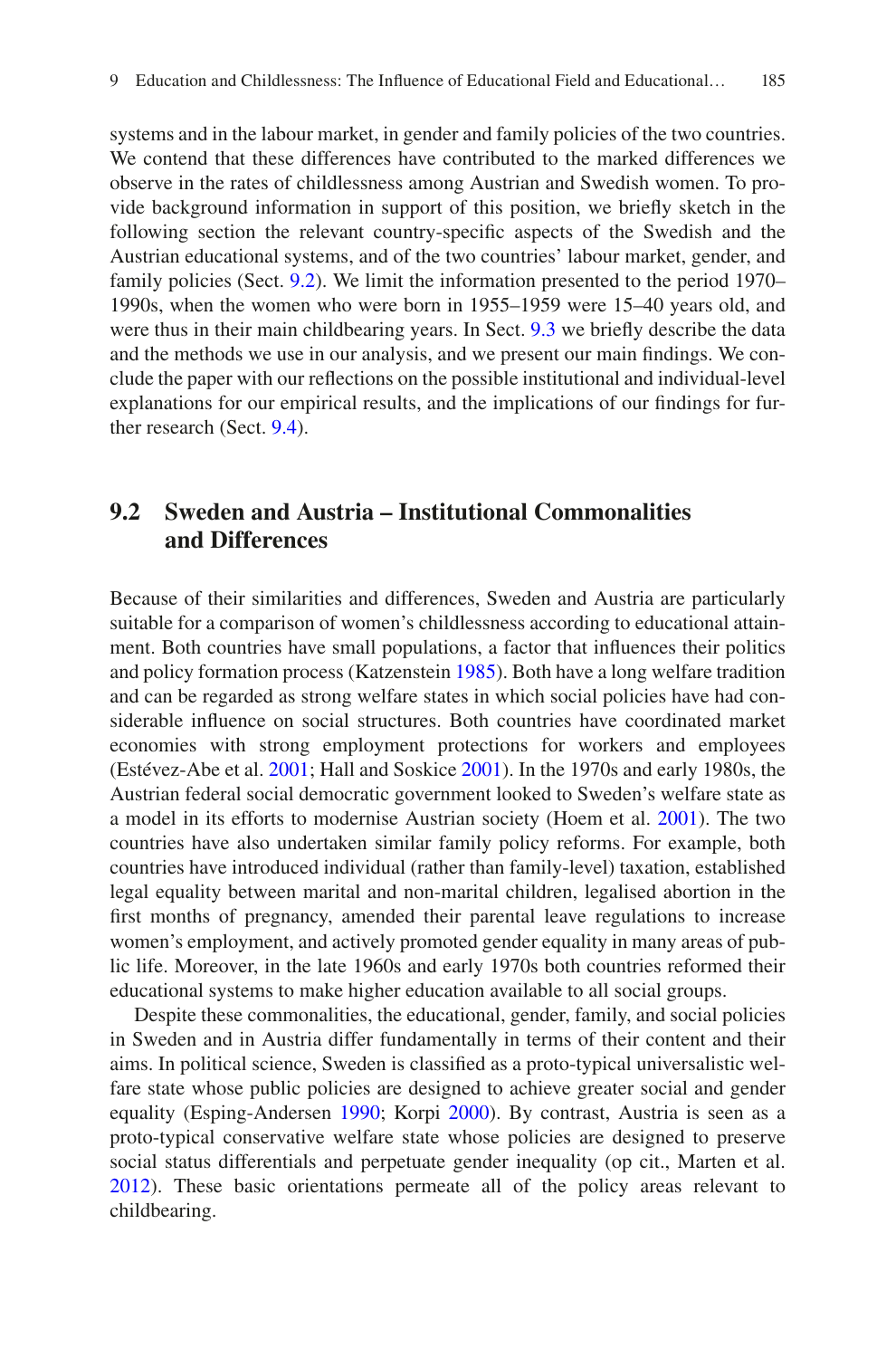## *9.2.1 Sweden*

Since the 1960s, Swedish labour market and social policies have actively promoted the integration of all adults into the employment system, and particularly of mothers with (small) children. Institutional day-care facilities for children of all age groups were gradually expanded to guarantee each child a place in public child care. As a consequence, for the past 50 years Sweden has been among the European countries with the highest public childcare coverage rates for children of all age groups (Bergqvist and Nyberg [2002;](#page-21-6) Neyer [2003](#page-23-12)). Maternity protection was replaced by a gender-neutral system of parental leave which grants both parents an individual right to paid parental leave. The (paid) leave was extended successively from 6 months (1974) to 12 months (1989), and an extra non-transferable "daddy month" was added in 1995 to promote a gender-equal division of care (for details, see Duvander and Ferrarini [2010](#page-22-9)). Until the child's eighth year of life, each parent has the flexibility to take this leave on a part-time or a full-time basis, continuously or in segments, or even as individual days. Parental leave may also be combined with periods during which the parent is attending (further) education. While on parental leave, each mother or father receives an income-dependent benefit which replaces a large percentage of his or her previous income. The income replacement rate was about 90 % in the 1970s and 1980s and was 80 % thereafter, up to a fixed income ceiling. In addition to making it easier for parents to combine employment and family, Sweden has implemented comprehensive regulations to enhance gender and economic equality across all social groups. This includes the active promotion of equality in employment, wages and salaries, career advancement, professional and political representation, and education (Bergqvist et al. [1999\)](#page-21-7).

The Swedish educational system is designed to be open, flexible, and supportive of social equality. It is oriented towards life-long learning (for details see Henz [2001;](#page-22-10) Halldén [2008\)](#page-22-11). To ensure that as many people as possible have access to higher education, the system does not channel pupils into segregated educational streams early in their educational career. It is also relatively easy for pupils to later revise their early educational choices. Swedish primary schools provide 9 years of compulsory comprehensive education for children between the ages of seven and 16. The curriculum is largely the same for all pupils at this level. After primary school the majority of pupils enter (voluntary) upper-secondary education. If there is competition for places in certain upper-secondary programmes, the pupils' grades determine which programmes they can choose from (Erikson and Jonsson [1996\)](#page-22-12). For the cohorts born in 1955–1959, upper-secondary education still encompassed both 2-year and 3-year lines of education; the 2-year lines were converted into a 3-year line in the 1990s. The focus of the 3-year line is on theoretical knowledge. After successfully completing upper-secondary school pupils are entitled to enrol in tertiary education. The focus of most of the 2-year (and now converted 3-year) lines is on occupational and semi-occupational training. However, to ensure that students have the opportunity to change to other lines of education, a large share of the coursework is in general subjects, while practical vocational training in firms makes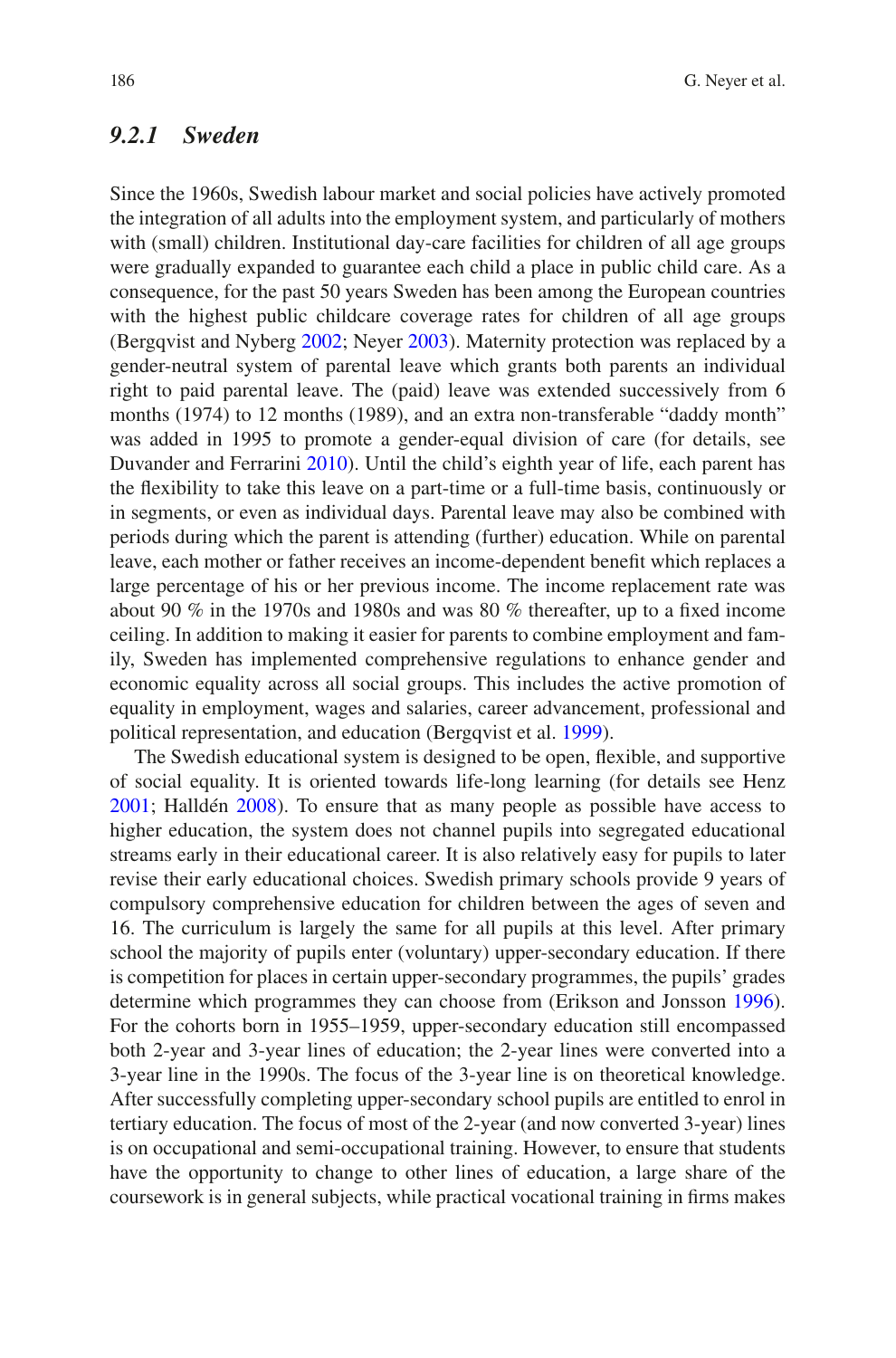up only a small part of the course of study. By taking additional courses pupils in 2-year lines could earn the 3-year qualification needed to enrol in the tertiary educational system (Halldén [2008\)](#page-22-11). Since the 1970s, admission to tertiary education has been regulated by a numerus clausus. Standardised eligibility and admission regulations are applied to all tertiary programmes and to all levels (Erikson and Jonsson [1996\)](#page-22-12). Tertiary education has three levels: (1) 2- to 3-year lines of study that mainly offer advanced vocational education, (2) lines of study of at least 3–4 years that lead to a bachelor's or a master's degree, and (3) further studies that lead to a licentiate or a doctoral degree. The third level is intended to prepare the student for a scientific career.

Despite the selection process applied to upper-secondary-level and tertiary-level programmes, the Swedish educational system aims to equalise educational attainment and reduce class differentials (Erikson and Jonsson [1996](#page-22-12)). It is flexibly organised, highly permeable, and has special procedures to allow for late entry into (higher) education. Interruptions in education, moves out of and back into education, and changes in the educational line are always possible, and are often used. Individuals have a right to interrupt their employment to further their education. An extensive system of adult education and of active labour market policies facilitates and promotes (re-)education, training, and skill enhancement. Education is tuition free. A generous system of financial support, consisting of grants and loans, for individuals in higher education encourages and facilitates educational participation throughout the life course. This has resulted in high levels of educational participation and the widespread use of opportunities to earn new or improved qualifications on a flexible basis (Tesching [2012\)](#page-24-7).

#### *9.2.2 Austria*

Austria has remained a conservative corporatist welfare state in spite of the reforms of the 1970s and early 1980s (Neyer [2003](#page-23-12); Obinger and Tálos [2010\)](#page-23-13). The education, employment, and welfare systems are not aligned as closely with the equality principles as the Swedish systems are. Austrian labour and social politics have focused more on securing the branch- and occupation-specific rights of workers and employees and on supporting the male breadwinner model than on ensuring the genderequal integration of women into the labour market or on reducing gender, social, and economic inequality (Biffl [1997\)](#page-21-8). Fertility-related family policies were designed to make it easier for mothers to leave the labour market and focus full-time on caring for their children. Until 1990, parental leave lasted until the child's first birthday, and was for mothers only. In 1990, parental leave was extended to the child's second birthday, and restricted options for part-time leave and father's leave were introduced. Under a 1996 amendment 6 months of the parental leave were reserved for fathers. During the leave, previously employed mothers and fathers received a low, flat rate benefit which was independent of their previous income, but dependent on their partnership status. Because of the low benefit level and the complicated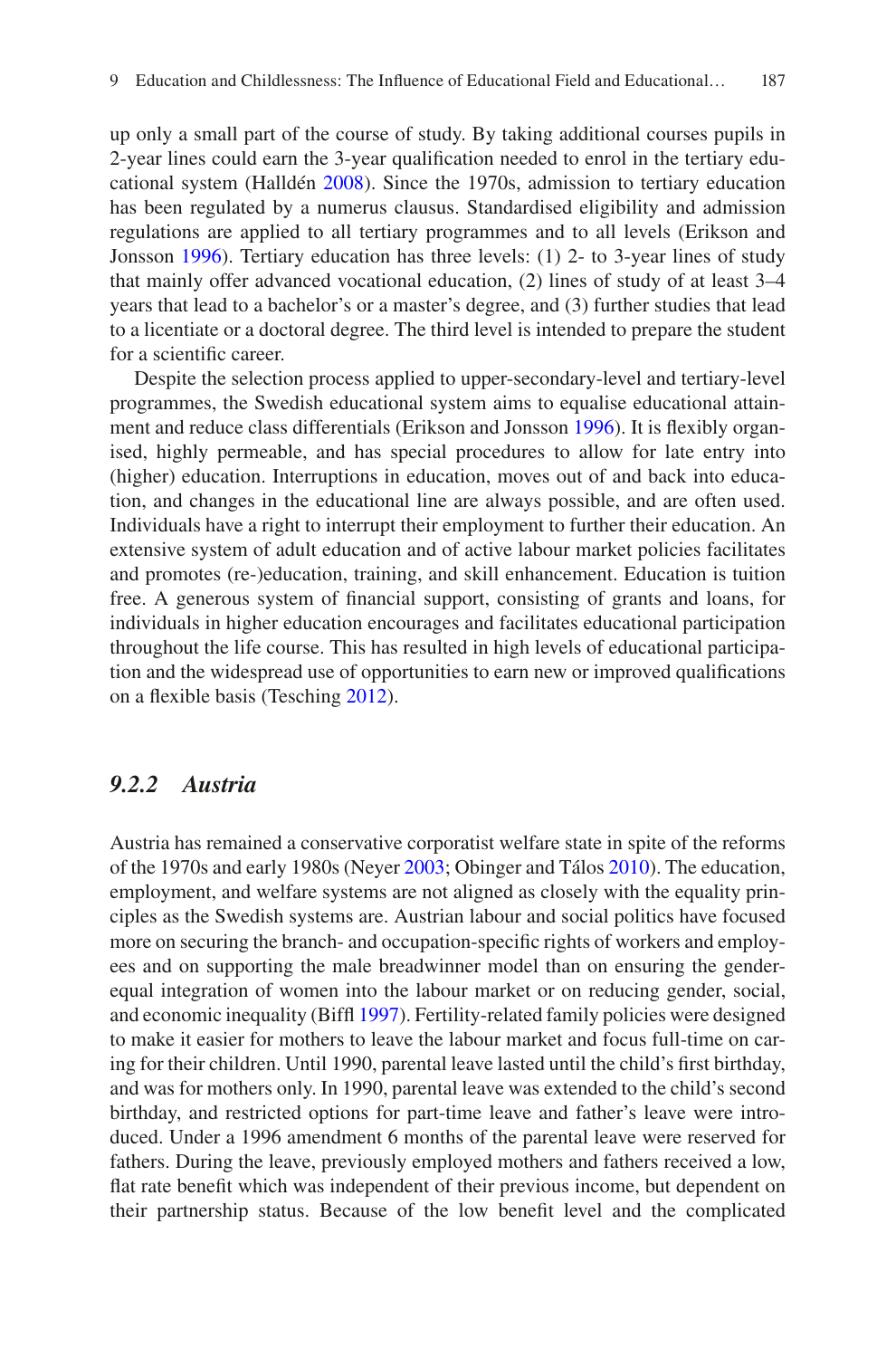regulations on part-time work and on how the leave could be split between the mother and the father, parental leave was almost exclusively taken by women as full-time leave (Hoem et al. [2001](#page-22-7); Neyer [2010\)](#page-23-14).<sup>[2](#page-5-0)</sup> Until recently, there were very few childcare places for children under age three or for children of school age (Statistik Austria [2014:](#page-24-8) Table 19). Thus, many women leave their job after taking parental leave or interrupt their employment for several years.

The Austrian school system has three distinct features: the early streaming of pupils into a complex set of educational paths, the "dual system" of apprenticeship and its separation from the main educational system, and the limited options for revising previous educational choices. As in Sweden, compulsory education in Austria lasts 9 years. However, in Austria the common primary school lasts only 4 years, up to the age of ten. Thereafter, the educational lines separate, with pupils being channelled into an upper level of primary school or a lower secondary school (Hauptschule), both lasting 4 years; or into an 8-year high school (Gymnasium) with a lower-secondary and an upper-secondary level. Pupils' grades determine which type of school they can attend. To attend a Gymnasium, the pupils of our cohorts also had to pass an entrance exam. The Gymnasium and the Hauptschule are further subdivided. In the Hauptschule the pupils are grouped according to educational attainment (usually grades). In the Gymnasium pupils have to choose a specific subject line for their upper-secondary level education, such as a concentration on humanities, natural science/mathematics education, or home economics.

Pupils who have completed the Volksschule or Hauptschule or who have left the Gymnasium after completing its lower-secondary level have several options for continuing their education: (1) They can go on to a vocational middle school (berufsbildende mittlere Schule), which generally lasts 3–4 years and offers both vocational and general courses. (2) They can choose an apprenticeship (Lehre), which usually takes 3 years. The programme consists primarily of vocational training in firms, complemented by occupation-specific theoretical education in special vocational schools ("dual system"). Apprenticeships are not integrated into the "regular" educational system.<sup>[3](#page-5-1)</sup> (3) Pupils with good grades can transfer to an uppersecondary high school (Oberstufenrealgymnasium), which is a Gymnasium that only offers the upper-secondary level. $4(4)$  $4(4)$  Pupils can transfer to a vocational uppersecondary high school (Berufsbildende höhere Schule) that takes 5 years to complete, and that offers vocational training together with a programme of general

<span id="page-5-0"></span><sup>2</sup> In 2002 a 3-year childrearing benefit for all mothers (or fathers) replaced the 2-year parental leave benefit for working mothers (or fathers). The regulations were subsequently amended several times, so that parents can now choose between five different variants of payment length with four flat rate benefits and one income-dependent benefit. The longest variant is the most popular one, and fathers on leave are still a minority (for details, see Marten et al. [2012](#page-23-11)).

<span id="page-5-1"></span><sup>&</sup>lt;sup>3</sup> Unlike the general school system, which is under the auspices of the ministry of education, education for apprentices is governed by the ministry of economic affairs and the social partners, particularly the regional economic chambers (Graf et al. [2012\)](#page-22-13).

<span id="page-5-2"></span><sup>4</sup> In principle, a pupil can also transfer to the upper-secondary level of a Gymnasium, but due to the different curricula in the Hauptschule and the lower-secondary level of a Gymnasium, this is rarely done.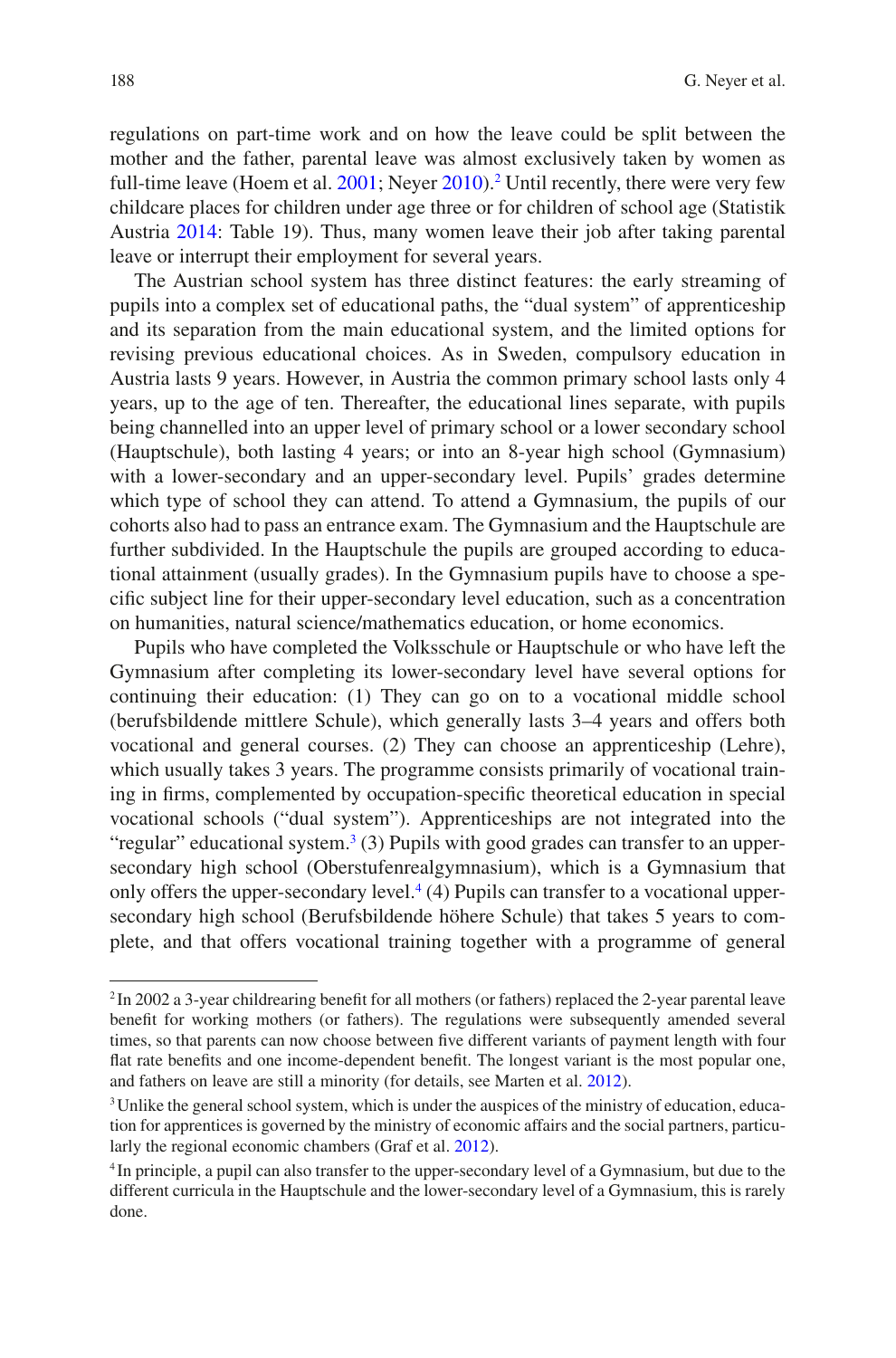education equivalent to that of the upper-secondary level of a Gymnasium. (5) Pupils who do not make use of any of the options above can attend a 1-year polytechnical school that offers a preparatory vocational education programme. Upon completion of the Gymnasium, the Oberstufenrealgymnasium, or the berufsbildende höhere Schule students take a special maturation exam (Matura). After earning their Matura qualification, students can enrol in a tertiary education institution (a university or a post-secondary vocational college).

Austria has an open university system. Most tertiary education programmes have no numerus clausus, entrance exams, or other selection processes; and students are free to choose any line of study (irrespective of their Matura grades). There are also no formal restrictions on doctoral studies. Universities do not charge tuition, and students may qualify for financial support in the form of a non-repayable scholarship, depending on their own and their parents' income. While there have been efforts to provide special scholarships to former students to resume their studies, these programmes have been less systematically developed in Austria than in Sweden.

Having the Matura diploma is an important pre-requisite for many subsequent educational options. Not only does it open the way to tertiary education; it is also a precondition for many kinds of qualified work, particularly in the public sector. The Matura thus serves as a marker that keeps educational groups and classes apart. Individuals who have completed a course of study that did not finish with the Matura have the option of attending special schools or programmes which prepare them for taking the Matura examination. Individuals may also be admitted to specific lines of tertiary education without having earned the Matura, provided they can prove (e.g., based on their employment history) that they have the qualifications for the chosen line, and pass a special admission examination. However, the availability of preparatory courses for the Matura (outside of high schools) or for the special admission examination varies from region to region, and taking them often involves considerable effort and cost.

# *9.2.3 Sweden and Austria – A Comparison of Their Institutions*

There are certain aspects of the Swedish and the Austrian institutions that should be highlighted here because they appear to have especially strong effects on the relationship between education and childlessness:

First, the Austrian educational system segregates pupils at an early age, and is not organised with the purpose of giving as many people as possible access to higher education. This is mirrored in the distribution of Swedish and Austrian women born in 1955–1959 across educational levels (Table [9.1\)](#page-7-0). In Austria, 31 % of all women in these birth cohorts have completed no more than compulsory education. In Sweden the corresponding figure is as low as 17 %. Conversely, 80 % of the Austrian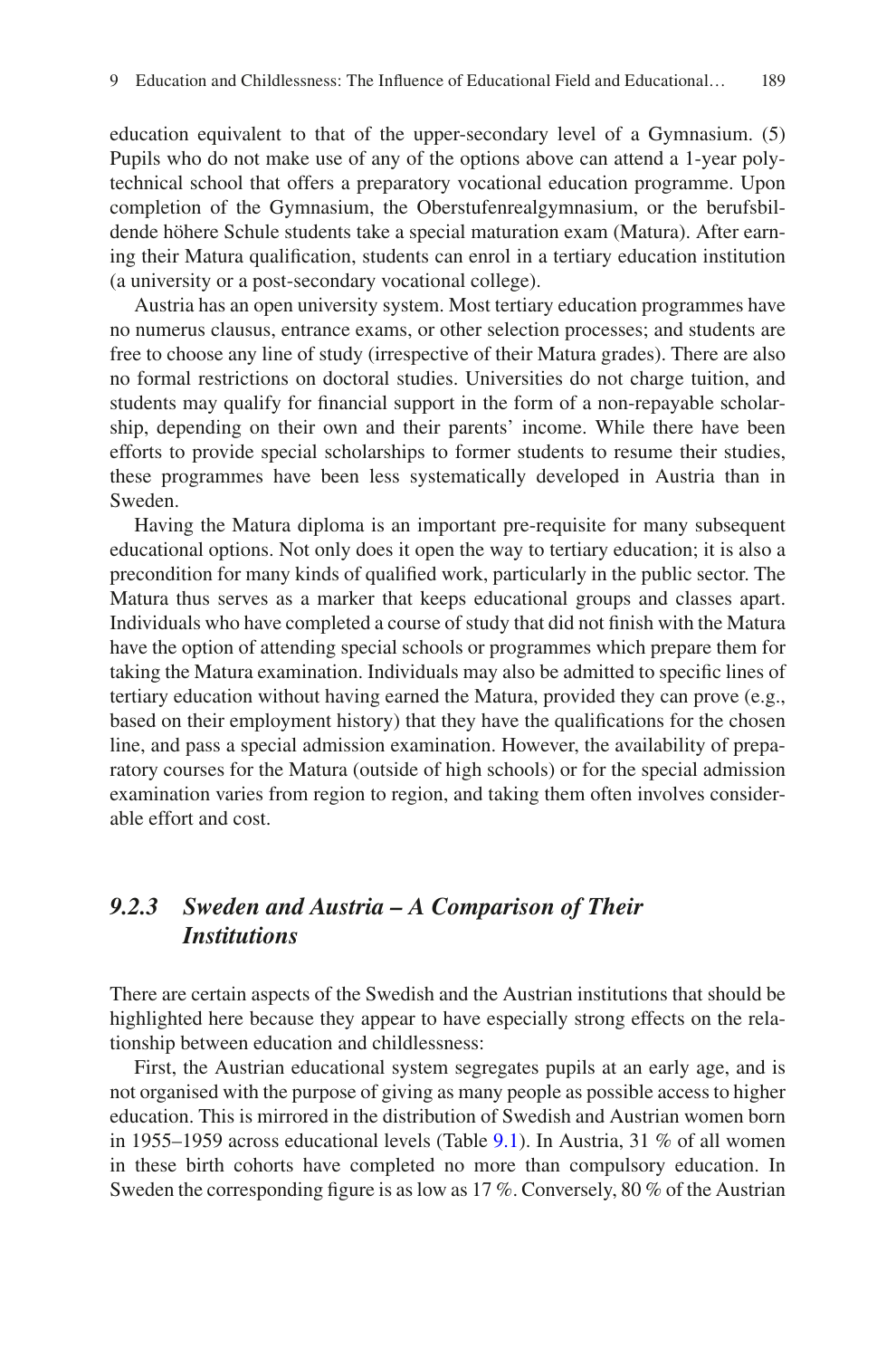| Sweden                                                   | Percentage | Austria                                     | Percentage |
|----------------------------------------------------------|------------|---------------------------------------------|------------|
| Compulsory school <sup>a</sup>                           | 16.6       | Primary School <sup>b</sup>                 | 31.3       |
| Upper-secondary school, 2 years                          | 36.0       | Apprenticeship                              | 27.1       |
|                                                          |            | Vocational middle school                    | 20.7       |
| Upper-secondary school, 3 years                          | 14.7       | Gymnasium <sup>c</sup>                      | 7.9        |
| Post-secondary vocational college;<br>shorter university | 20.6       | 6.2<br>Post-secondary vocational<br>college |            |
| University level <sup>d</sup>                            | 12.1       | University <sup>e</sup>                     | 6.7        |

<span id="page-7-0"></span>**Table 9.1** Distribution of Swedish and Austrian women born in 1955–1959, by educational level

Sources: Neyer and Hoem [\(2008](#page-23-3)) and Neyer [\(2009](#page-23-2)) Note:

a Comprehensive school up to age 16

<sup>b</sup> Primary school, lower-secondary school *(Hauptschule)*, poly-technical school (up to age 15)

<sup>c</sup> *Gymnasium* proper, upper-secondary high school (*Oberstufenrealgymnasium*), vocational high school (*berufsbildende höhere Schule)*

d University, upper tertiary and research degree

e University, all levels of completion

women have no upper-secondary (Matura), post-secondary, or tertiary education, while in Sweden the corresponding figure is 53  $\%$ . Only 13  $\%$  of the Austrian women of these cohorts have completed post-secondary or tertiary education, while among Swedish women the corresponding figure is 33 %.

Second, in Sweden vocational education is integrated into the educational system. It prioritises the transmission of general, "transportable" skills over occupationspecific vocational training. A considerable share (30 %) of vocational education is at the tertiary level (Culpepper [2007\)](#page-22-14). Having transportable and higher-level skills makes it easier to move between the various lines of study, and facilitates occupational mobility in the labour market (Estévez-Abe et al. [2001\)](#page-22-5). By contrast, the Austrian apprenticeship system is largely segregated from the general school system (Graf et al. [2012](#page-22-13)). It offers a high level of occupation-specific vocational training, but little general, non-occupation-specific or transportable coursework. Thus, pupils in Austria have difficulties moving from an apprenticeship to a general course of study or switching between apprenticeships. Only 4 % of vocational education is offered at the tertiary level (Culpepper [2007\)](#page-22-14). On the other hand, having firm-based training, which tends to be high-quality and standardised, can greatly ease a pupil's transition from school to work. As a consequence, unemployment rates among young people, and particularly among those who complete apprenticeships, have been much lower in Austria than in Sweden (Lindahl [2011](#page-23-15); Lassnig [2013](#page-23-16)).

Third, the Swedish educational system is oriented towards life-long learning, and therefore provides a broader spectrum of flexible options for participating in educational programmes, for leaving and re-entering education, and for earning new qualifications or enhancing existing qualifications over the life course. Austria has a more closed system, and limits participation in education to children and young adults to a much greater extent than Sweden.

Fourth, the Swedish school system is oriented towards promoting class and gender equality, and towards minimising corresponding differentials. Despite this aim,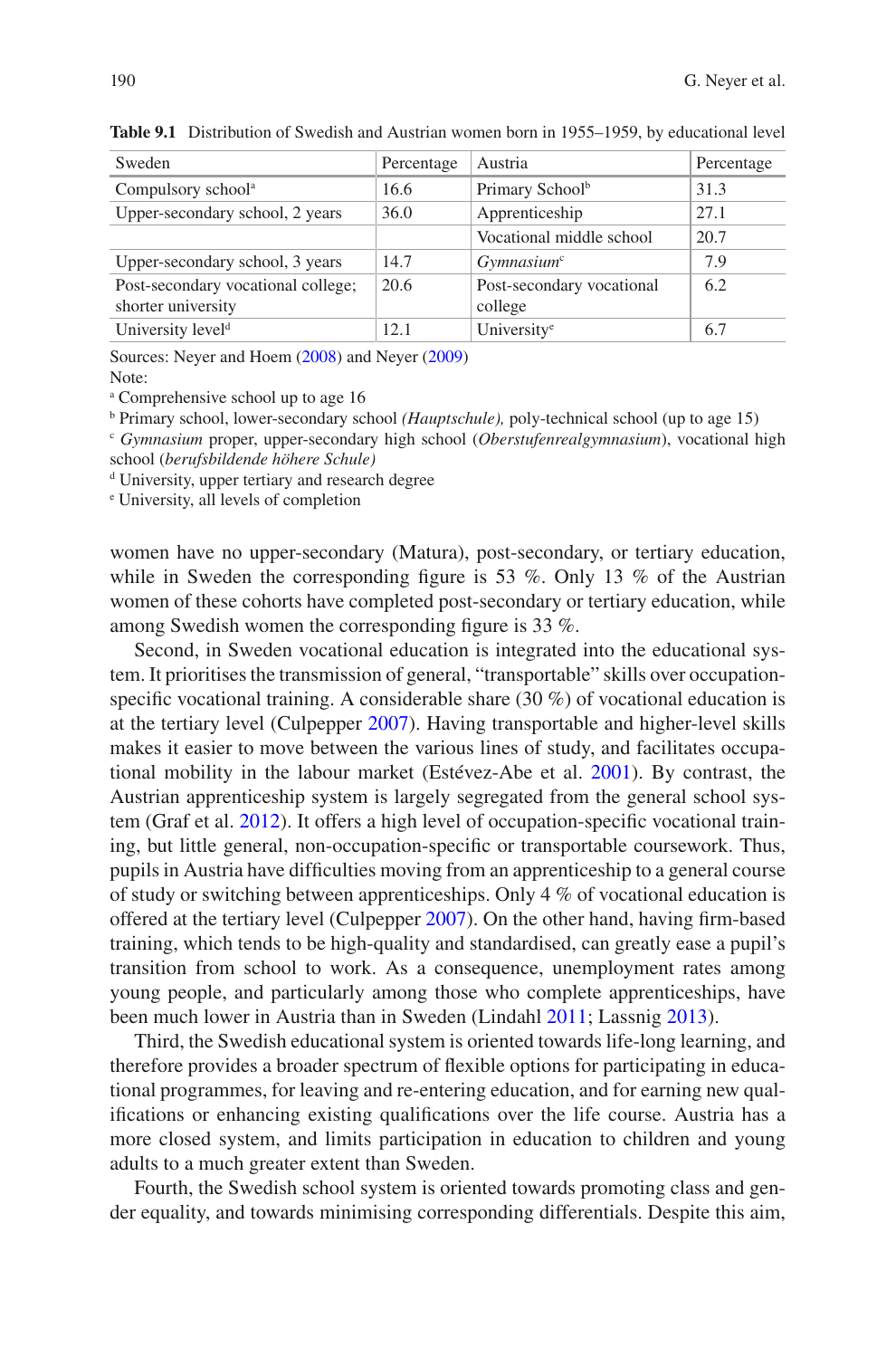levels of sex segregation by field of education have remained high (Jonsson [1999\)](#page-22-15). Sex segregation is even more pronounced in Austria, where special educational lines directed at women were maintained for much longer than in Sweden. Almost one-third of all of the women who attended the Gymnasium in the 1970s and early 1980s, and more than half of all of the women who attended a vocational middle school or enrolled in an apprenticeship, were in an educational stream in which almost all of the pupils (95 %) were female. These streams had curricula with gender-stereotypical content oriented towards family work (Lassnig and Paseka [1997\)](#page-23-17).

Finally, Austrian family, social, and labour market policies have been designed to encourage women to leave the labour force when they have children. Yet employment protection, social security rights and benefits, and opportunities for promotion in the labour market have largely been tied to having an uninterrupted (and mostly full-time) career. By contrast, Sweden has more consistently pursued policies aimed at helping both parents balance family and work, and at ensuring that men and women have equal career opportunities throughout the life course.

We might expect to find that such national differences influence the connection between educational attainment and childlessness. In particular, we would expect to observe that rates of childlessness are higher in Austria than in Sweden, simply because it is harder to have children and pursue employment in Austria. On the other hand, we might also expect to find that childlessness rates are lower in Austria than in Sweden because of the large share of highly educated women in Sweden and the prevalence of feminised educational fields in Austria. Moreover, it is not clear whether women with similar educational paths in the two countries have similar levels of childlessness. Rates of childlessness among women with all types of education may differ between the two countries because of institutional differences. But if we assume that preferences are more important than institutional conditions, we would expect to observe the same levels of childlessness by educational field in both countries. In the following chapters, we investigate these assumptions by analysing childlessness by educational field and educational level in greater detail.

# <span id="page-8-0"></span>**9.3 Childlessness According to Educational Field and Educational Level in Sweden and in Austria**

For our empirical investigation we make use of Swedish register data and of Austrian census data.<sup>5</sup> Both provide individual-level information. We concentrate on the cohorts born in 1955–1959, because at the point in time when we carried out our analyses this was the "youngest" cohort for whom we could get data that allow us to determine whether women were childless at the end of their reproductive years (age 40 or above). The Swedish data are extracts from the country's national educa-

<span id="page-8-1"></span><sup>&</sup>lt;sup>5</sup> For details of data content and data handling, see Hoem et al. [2006](#page-22-1); and Neyer and Hoem [2008](#page-23-3).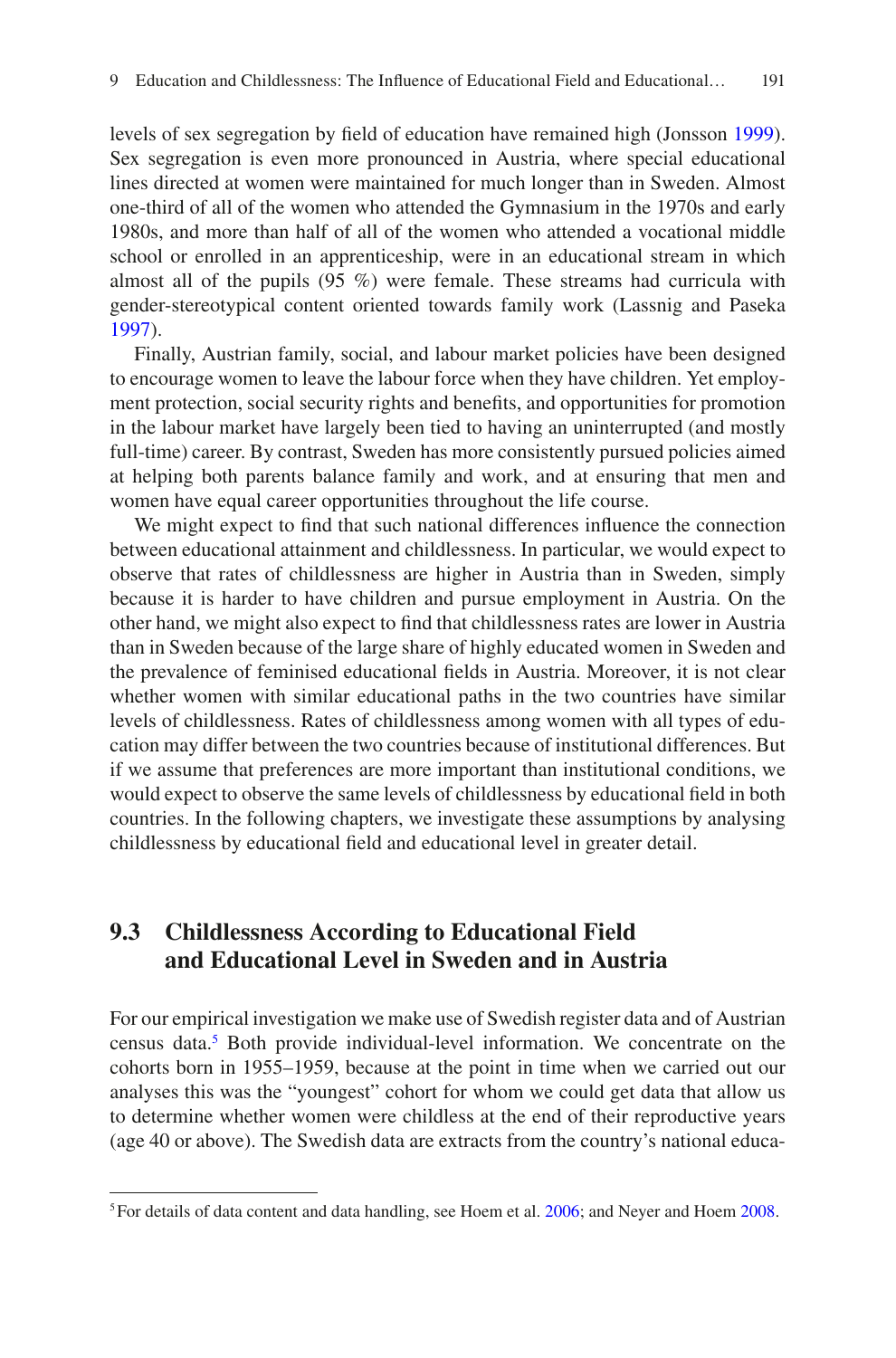tional and population registers. The educational register contains data on all of the levels of education by field that each woman completed up to 1998. The population register lists all births through 2002. For Austria, we used the national census of 2001. It contains (self-reported) information on each woman's field and highest level of education, and on her births. For both countries, our datasets contained the entire resident female population; the datasets were large enough to allow us to also study the ultimate levels of childlessness among women who had chosen educational lines with comparatively few graduates. We combined the roughly 2600 Swedish and 650 Austrian educational fields into 60 educational groups for each country[.6](#page-9-0) The groups largely correspond to the International Standard Classification of Education (ISCED) of 1997. This process made our Swedish and Austrian edu-cational groups generally comparable.<sup>[7](#page-9-1)</sup> Because of the differences in the educational systems, the levels of education were not harmonised. In particular, Sweden does not have the Austrian differentiation between vocational middle school (berufsbildende mittlere Schule) and apprenticeship (Lehrberuf). Conversely, the Austrian data contained no differentiation of degrees at the tertiary level, while the Swedish data allow us to make this distinction.

## *9.3.1 Educational Field and Childlessness*

In Figs. [9.1](#page-10-0) and [9.2](#page-11-0) we present the percentages of women who were childless (at ages 40+ and of the cohorts 1955–1959) in Sweden and in Austria according to their educational orientation and educational level. In both countries, women who were educated to work in the education or health care sector are less likely to be childless than women with other types of education. In Austria, only women with an education in agriculture have lower rates of childlessness than women who were educated to work in the education or health care sector at all educational levels. On the whole, women who were educated to work in the education or health care sector are not only less likely to be childless than other women with the same level of education but in a different field; they are also less likely to be childless than women who were educated in a different field but at a lower level. For instance, Austrian women with a post-secondary degree that qualifies them to teach in primary and lower-secondary

<span id="page-9-0"></span><sup>6</sup>Austria has many more educational fields than these 650, but in many of these fields not a single woman from the cohorts born in 1955–1959 had completed a course of study. The smaller number of educational fields in our Austrian data reflects the strong concentration of women in a select group of educational fields.

<span id="page-9-1"></span><sup>7</sup>There were a few types of education in Sweden (e.g., library science and law enforcement) that did not exist (in a similar and recorded form) in Austria, and vice versa (for example, tourism studies are common in Austria, but there was no corresponding category in our Swedish data). We chose to retain educational fields in our analysis if they had been chosen by a sufficiently large number of women; or if their inclusion contributes to our understanding of the connection between education and childlessness, even if they were present in the data of only one of the two countries.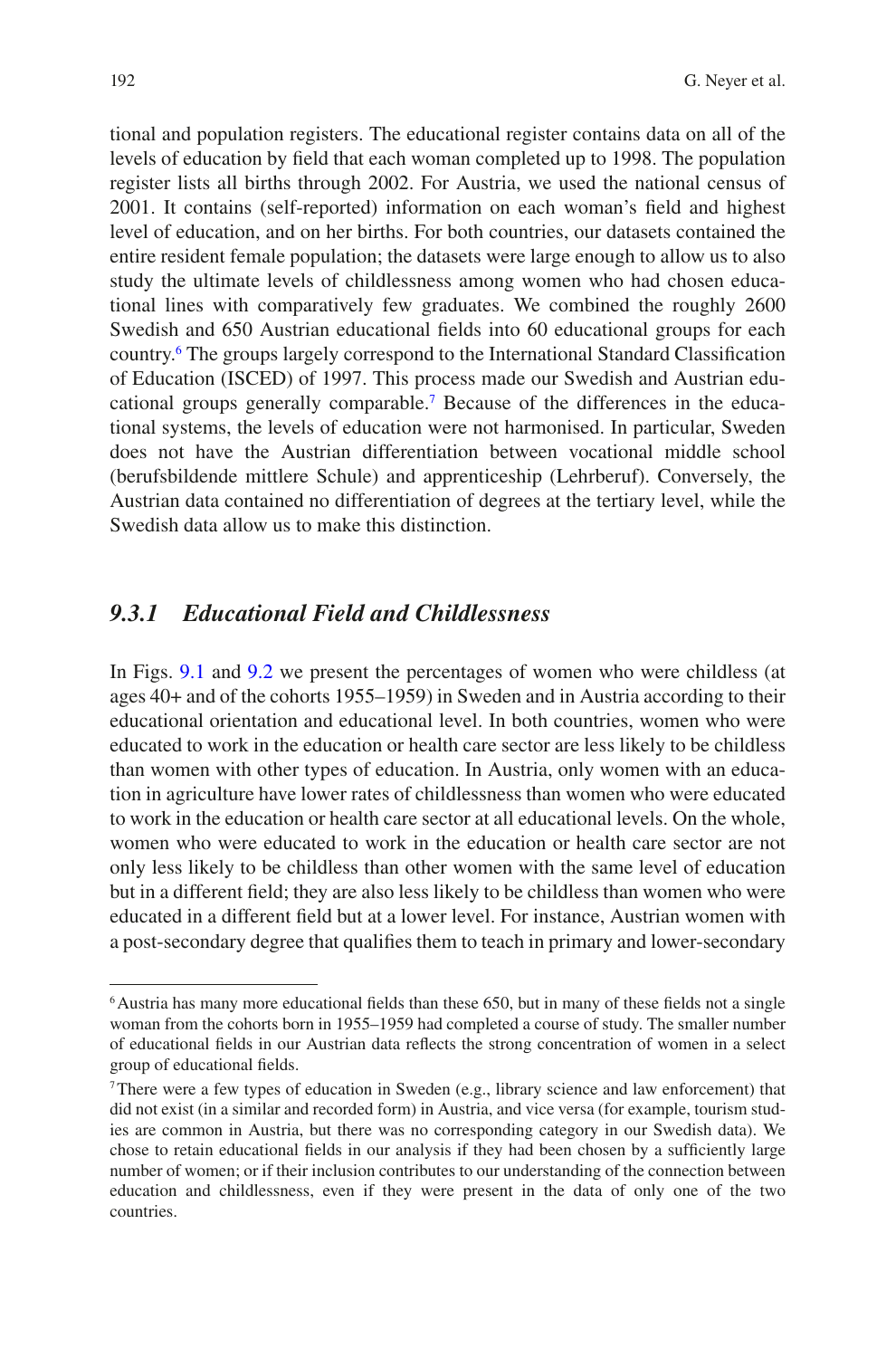<span id="page-10-0"></span>

**Fig. 9.1** Per cent childless in the birth cohorts 1955–1959, by educational level and educational field (Sweden) (Source: Hoem et al. [2006](#page-22-1))

schools (Volks- und Hauptschule) are less likely to be childless (16 %) than women who had completed an apprenticeship in the beauty business, in the insurance or bank sector, or in book selling; or women who completed high school (Gymnasium) or who earned an upper-secondary vocational diploma that qualifies them to work in the textile or chemical industry, in communication technology, or in tourism. We get similar results when we compare the childlessness rates of women who were educated to work in the health care sector with the childlessness rates of women who were educated in a different field.

In Sweden, we see much larger differentials in childlessness than in Austria between women who were educated to work in the education or health care sector and women who were educated in other fields, even if they spent less time in education. Thus, Swedish women with a tertiary education that qualifies them to teach home economics or pupils with special needs (14 %) or to practice medicine as a medical doctor  $(14 \%)$  have the same level of childlessness as women who left school after the compulsory minimum, or who left after earning a 2-year uppersecondary qualification without any particular vocational education.

By contrast, women who were educated in journalism, the social sciences, the humanities, theology, or the fine arts have high rates of childlessness in both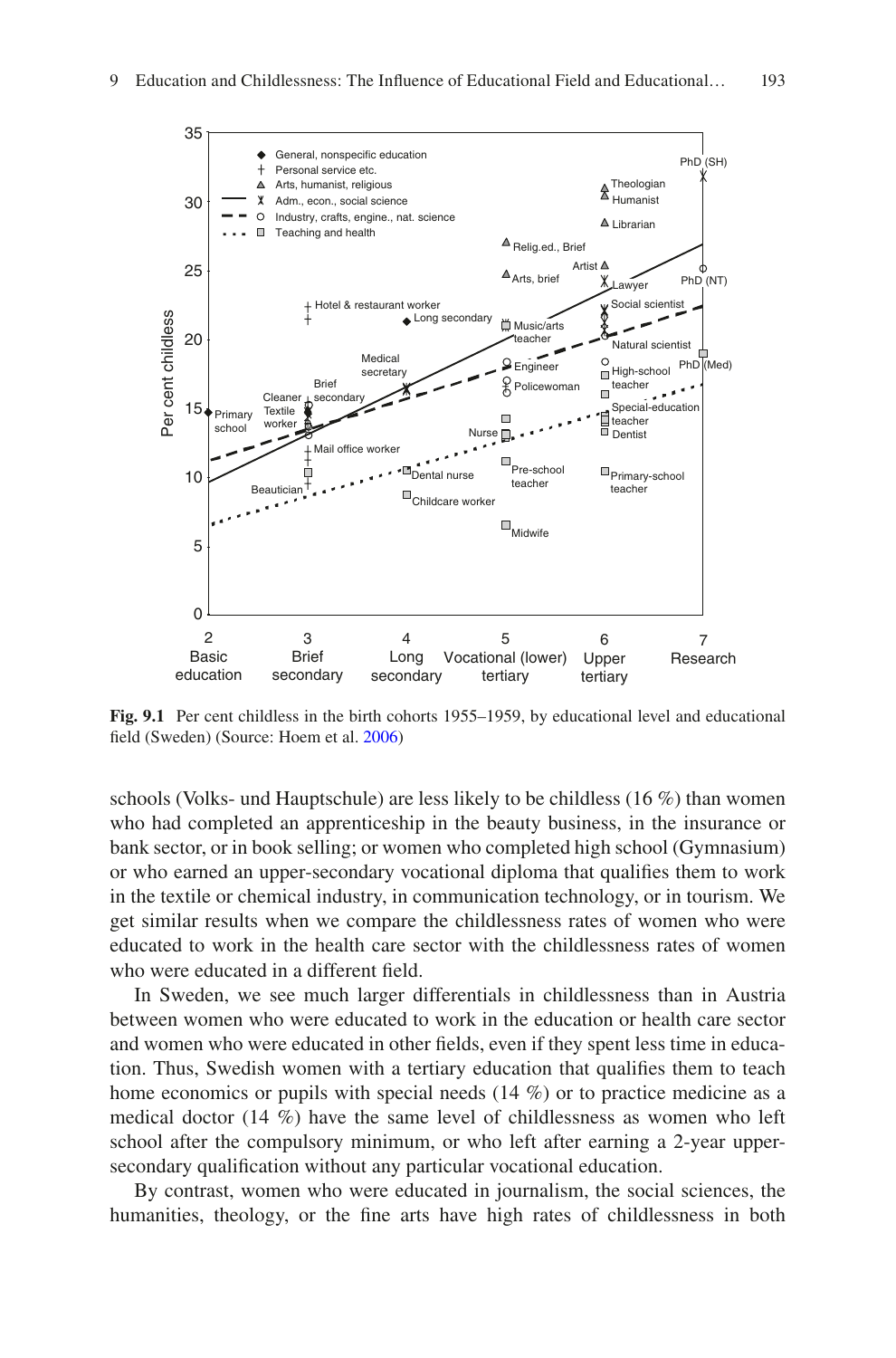<span id="page-11-0"></span>

**Fig. 9.2** Per cent childless in the birth cohorts 1955–1959, by educational level and educational field (Austria) (Source: Neyer and Hoem [2008\)](#page-23-3)

Note: To facilitate interpretation of the figure, the trend lines refer to the larger groups of education)

countries. A woman who was educated in one of these fields (e.g., as artist or historian) is more likely to be childless than a woman with an education degree in the same field of study (e.g., as arts teacher or history teacher). Similarly, women who studied in fields closely aligned with the humanities, such as book selling (in Austria) or library science (in Sweden), are much more likely to be childless than women who were educated in other fields at the same level.

## *9.3.2 Educational Level and Childlessness*

In both Sweden and Austria, the cohorts of women born in 1955–1959 have the same ultimate level of childlessness; namely, 15.7 %. This is somewhat surprising since we would expect to see different levels of childlessness given the institutional and educational differences in the two countries. However, national differences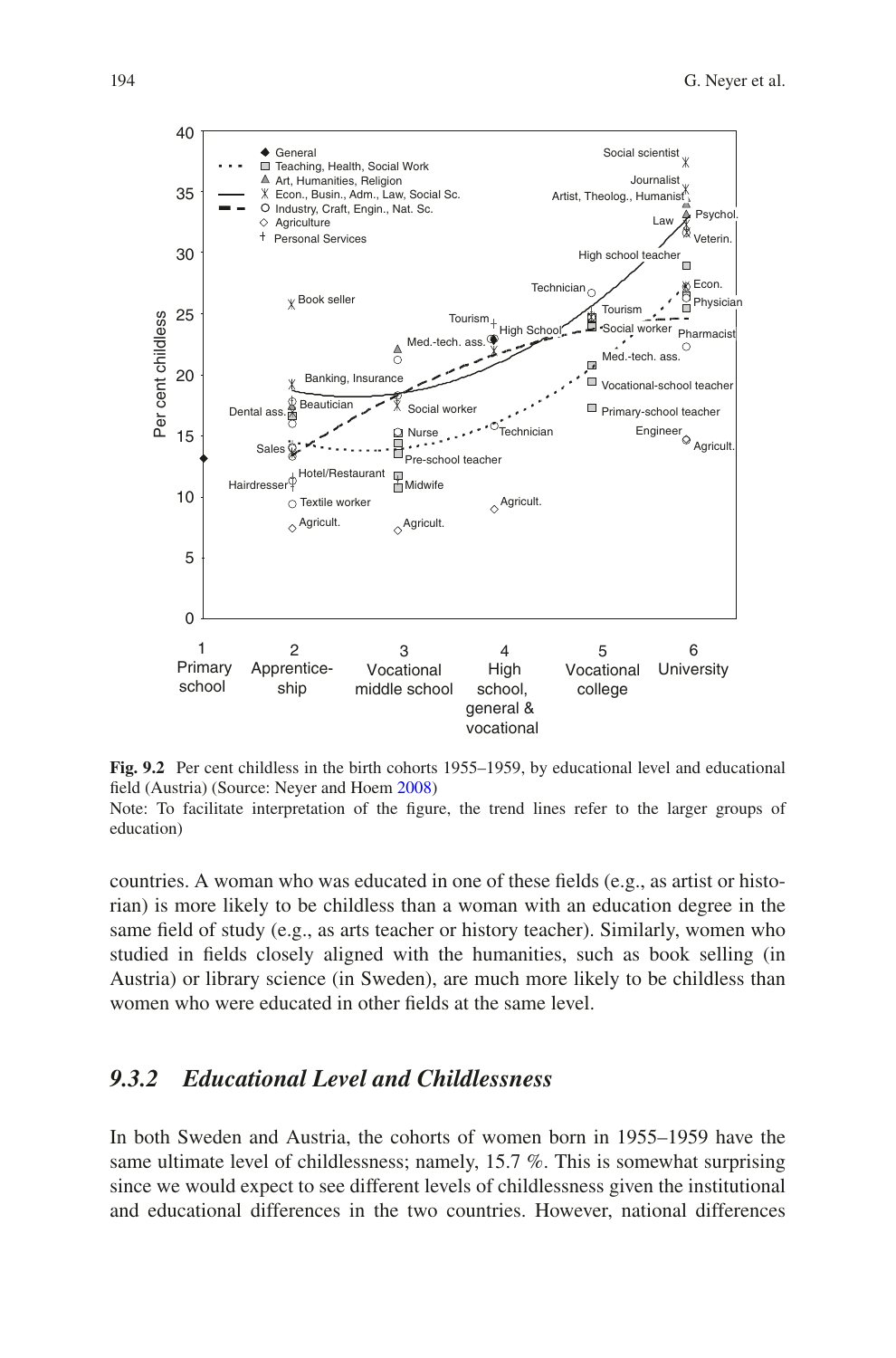<span id="page-12-0"></span>

**Fig. 9.3** Per cent childless by age attained and educational level, Swedish women born in 1955– 1959 (Source: Andersson et al. [2009](#page-21-3))

become evident when we take the level of educational attainment into account. If we only consider the three most commonly used educational levels – namely, compulsory education, secondary education, and tertiary education – we see no marked differences in childlessness between these three groups in Sweden, although the highly educated women tend to have their children later than less educated women (Fig. [9.3](#page-12-0)). Even more surprising is the finding that women with only a compulsory education have a slightly higher level of childlessness (15.8 %) than the most educated women (15.0 %) (Andersson et al. [2009](#page-21-3)).

In Austria, differences in rates of childlessness by education do not level out over the life course of women. The gap in the childlessness rates of women with only a compulsory education (13.0 %) and women with a tertiary education (23.2 %) was ten percentage points. When we use more refined groups of educational attainment (Fig. [9.4\)](#page-13-0), the differences in the patterns in the two countries become even more striking. In Sweden, there are hardly any differences in rates of childlessness between women at the various levels of attainment below the advanced university levels. Only women with a master's degree (19 %) and women with a licentiate or doctorate (25 %) have higher rates of childlessness than other educational groups, but the rate of childlessness among these very highly educated women is still much lower than the rate among all tertiary-educated women in Austria (29 %). While in Sweden only women with the highest educational attainment are more likely than other women to remain childless, in Austria rates of childlessness are elevated even among women who have an upper-secondary school qualification (Matura). Onefifth (22.2 %) of the women for whom the Matura is their highest level of education remain childless; this rate is eight percentage points higher than the rate among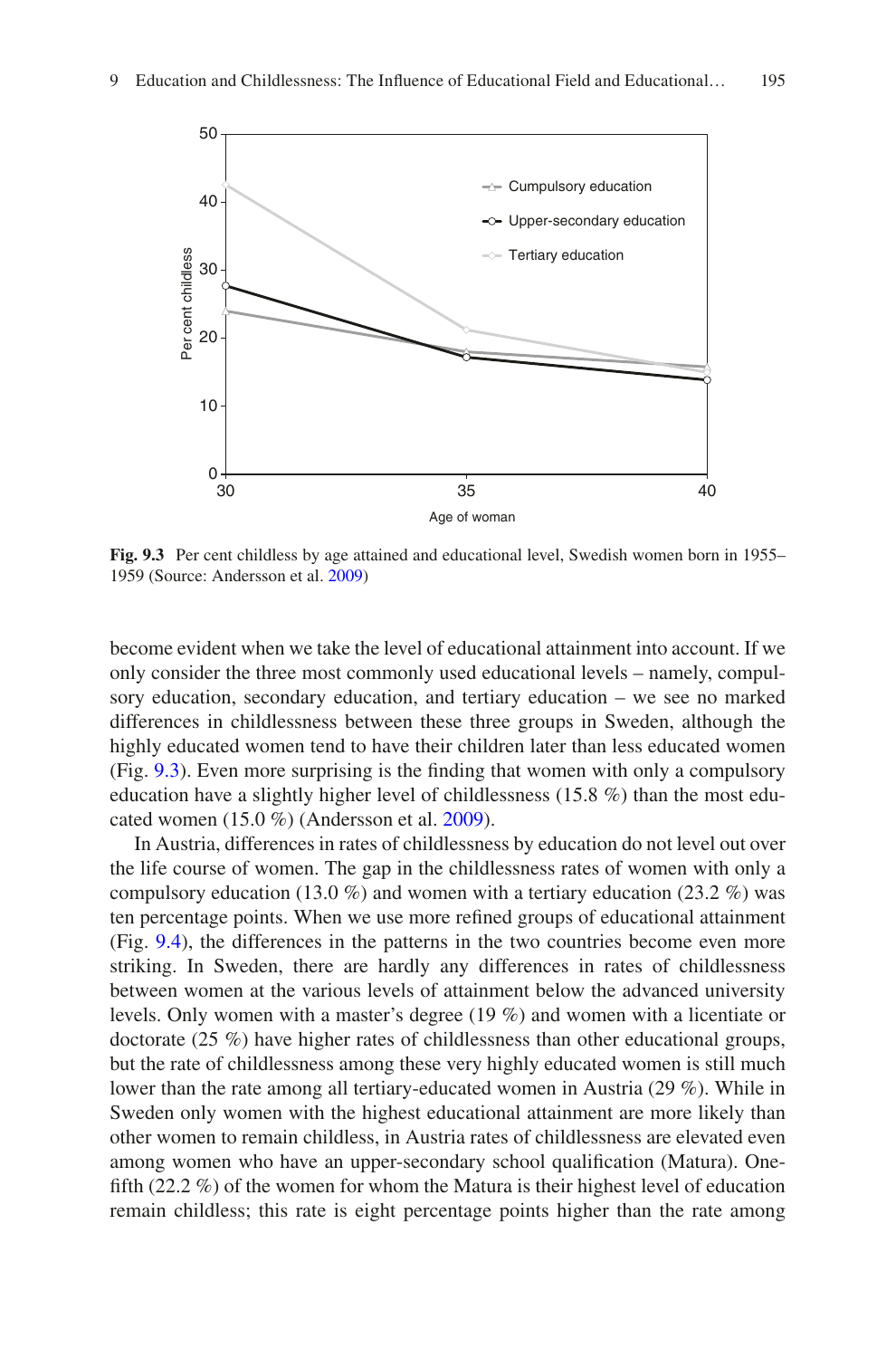<span id="page-13-0"></span>

**Fig. 9.4** Childlessness according to educational attainment in Sweden and in Austria (Source: Neyer and Hoem [2008\)](#page-23-3)

Austrian women who completed vocational middle school or an apprenticeship, and eight percentage points higher than the rate among Swedish women with the same educational attainment. As Figs. [9.1,](#page-10-0) [9.2,](#page-11-0) and [9.4](#page-13-0) show, childlessness increases more strongly with educational level in Austria than in Sweden. There seems to be a clearer differentiation by educational attainment in Austria at each level of attainment, with the Matura being the boundary between women with average levels of childlessness and those with much higher levels of childlessness.

The distinctly higher rates of childlessness among Austrian women with an advanced education than among the corresponding Swedish women can be seen in Table [9.2](#page-14-0). In the table, the childlessness rates of select groups of Swedish and Austrian women with equivalent education (level and field) are presented. The patterns of childlessness among women who were educated to work in the education or health care sector most clearly demonstrate the fundamental differences between Austria and Sweden. At each level of education, Austrian women with this educational background are more likely to be childless than similar women in Sweden, even though some of the requirements for these educational levels are higher in Sweden than in Austria (e.g., for kindergarten/pre-school teachers). The most obvious differences are among women at the university level. More than one-quarter of all Austrian women with a university-level degree in education or health are childless at age 40. Their childlessness rate is more than ten percentage points higher than that of Swedish women with the same educational background, and ten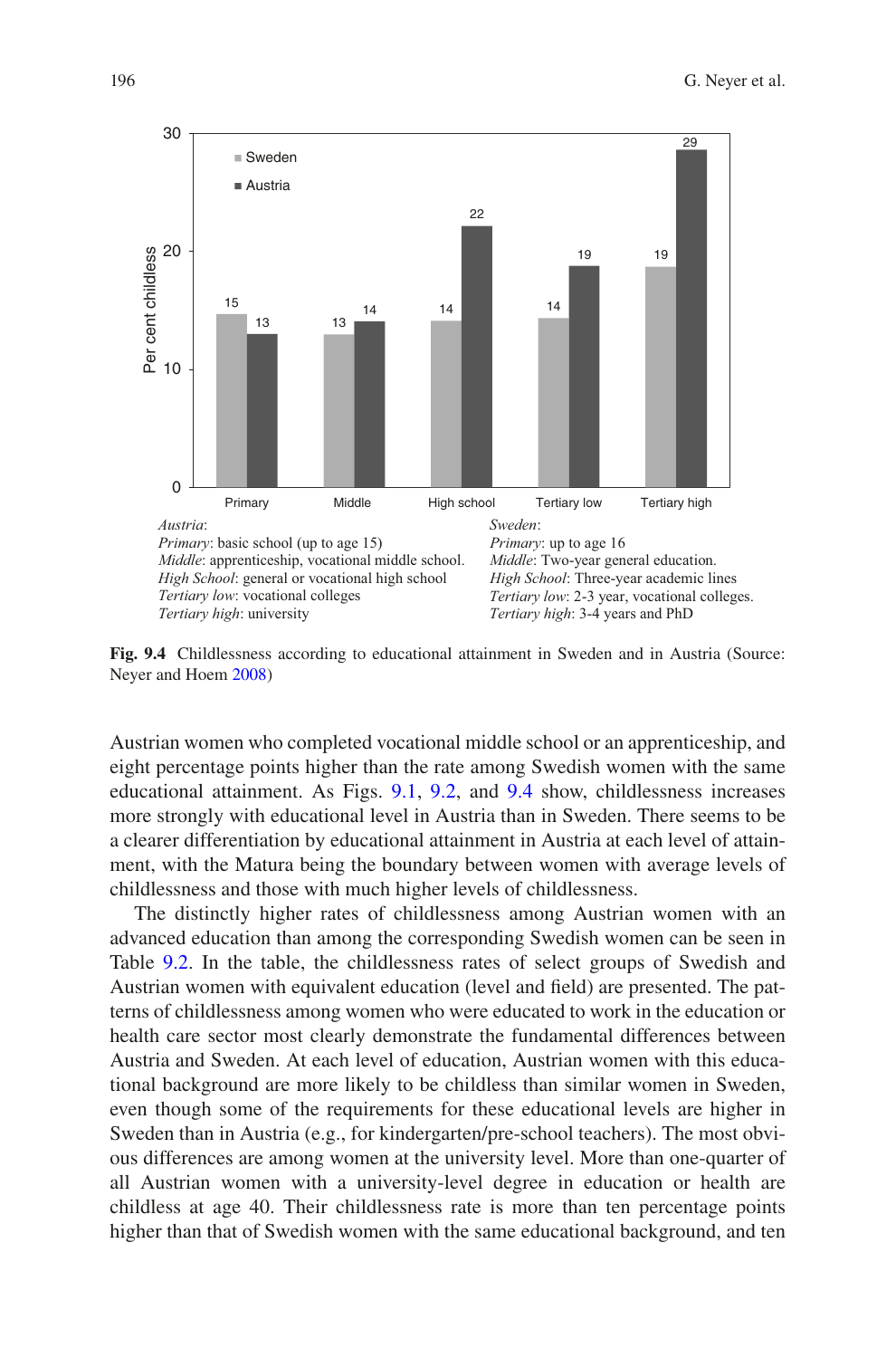|                                        | Austria | Sweden |
|----------------------------------------|---------|--------|
| <b>Education</b>                       |         |        |
| Pre-school teacher child carers        | 13.5    | 11.0   |
| Primary school teacher                 | 16.5    | 10.3   |
| High school teacher                    | 29.1    | 17.3   |
| <b>Health</b>                          |         |        |
| Midwife                                | 10.6    | 6.4    |
| <b>Nurse</b>                           | 14.5    | 13.0   |
| Medical doctor                         | 25.4    | 15.9   |
| Education without Matura/2-year upper- |         |        |
| secondary education                    |         |        |
| Beautician/hairdresser                 | 12.7    | 9.6    |
| Textile specialist                     | 10.6    | 13.9   |
| Apprenticeship                         | 9.3     |        |
| Vocational middle school               | 15.2    |        |
| Hotel/restaurant business              | 12.7    | 22.4   |
| Apprenticeship                         | 11.7    |        |
| Vocational middle school               | 17.9    |        |
| Home economics                         | 11.4    | 21.6   |
| Agriculture                            | 7.4     | 15.5   |
| University                             |         |        |
| Social sciences                        | 37.3    | 32.9   |
| Theology                               | 33.9    | 30.9   |
| Humanities                             | 33.1    | 30.4   |
| Psychology                             | 32.5    | 32.7   |
| Technical university/natural sciences  |         |        |
| Engineers/technical professions        | 14.6    | 19.0   |
| Natural sciences                       | 26.2    | 22.0   |

<span id="page-14-0"></span>**Table 9.2** Childlessness of select groups of women by educational field and level in Sweden and Austria (per cent childless, women born 1955–1959)

Source: Hoem et al. [\(2006](#page-22-1)) and Neyer and Hoem ([2008\)](#page-23-3)

percentage points higher than that of Austrian women who were educated in the same field but at a lower level of attainment.

There are similar differentials by educational attainment in other areas of education, such as in fields of education that prepare women to work in the textile, leather, or clothing industries; in hotels and restaurants; in tourism, or in social work. For all of these fields the fraction of Austrian women who are childless increases from around 10 % among women who have completed an apprenticeship, to 15–18 % among women who have a vocational middle school qualification, and to 25 % among those who have a higher vocational school qualification. In Sweden childlessness also increases with educational level, but this relationship is less strong than the relationship between educational field and childlessness (Hoem et al. [2006](#page-22-1)).

In some areas of education, the results for Austria and Sweden diverge from our initial expectations. This is particularly the case for work in the hotel and restaurant sector, in home economics, or in agriculture. Swedish women who were educated in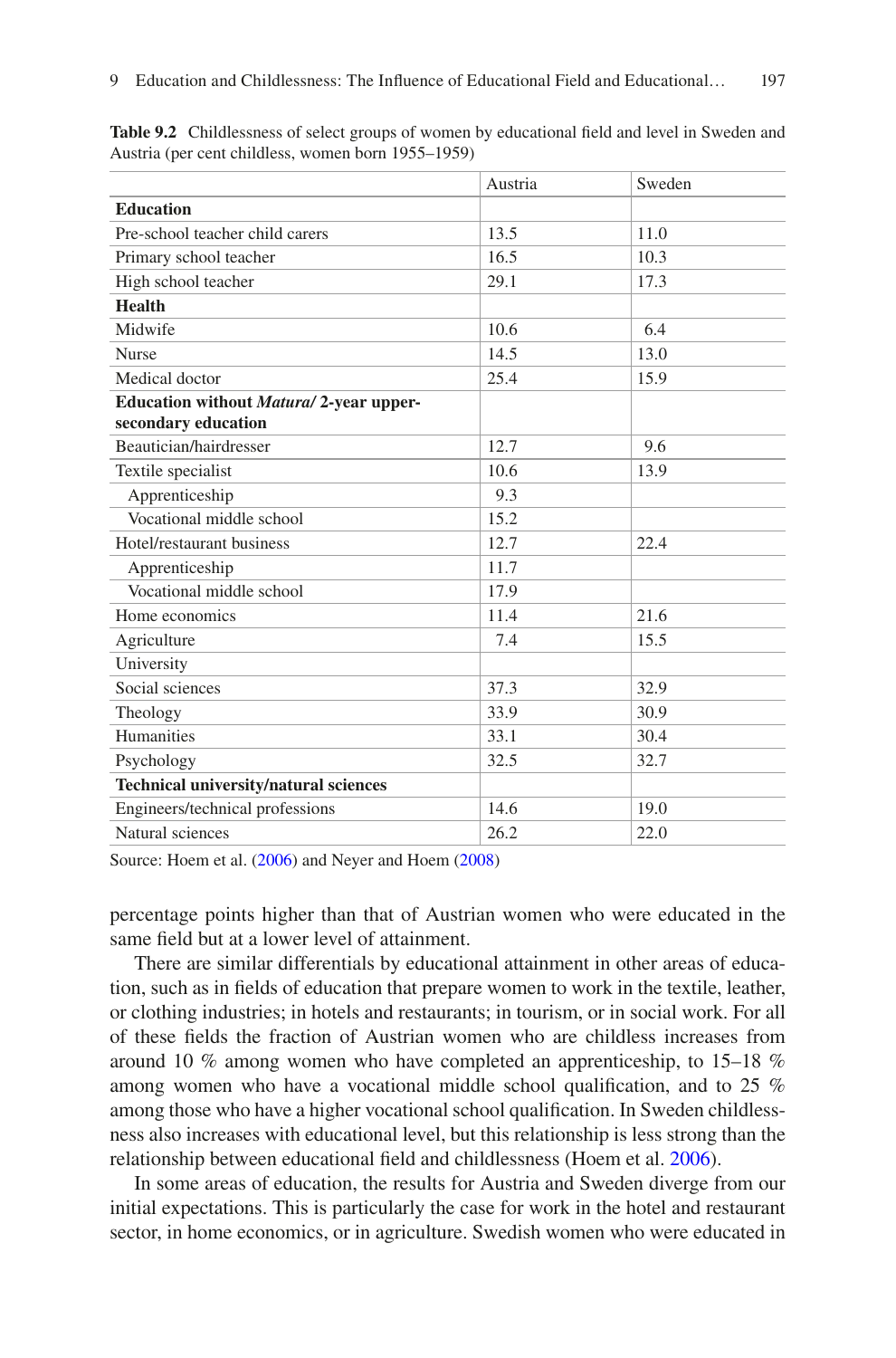these fields are considerably more likely to be childless at age 40 than their counterparts in Austria (Table [9.2](#page-14-0), Neyer and Hoem [2008\)](#page-23-3). It is not clear why this is the case. These differences may be attributable to the number of women who pursue these courses of study, or to the structure or nature of the occupations associated with these courses. For instance, more than twice as many women in Austria as in Sweden finished a middle-level certificate that qualifies them to work in the hotel and restaurant industry. The hotel and restaurant sector is much larger in Austria than in Sweden, and the vast majority of businesses are small and family-owned. Thus, many Austrian women work in their own family business. In Sweden, an education in home economics prepares students to administer large (institutional) households, while in Austria education in home economics aimed at preparing women for housekeeping and motherhood. An apprenticeship or vocational middle school qualification with an agricultural orientation is also three times more common in Austria than in Sweden, and these courses often cover home economics, as well.

As we mentioned above, the rates of childlessness among women educated in the humanities, arts, psychology, and theology are similar in Austria and Sweden. The low rates of childlessness in both countries among women who have a university degree in engineering are surprising, particularly as in Austria these women have the lowest rates of childlessness among all university graduates (15 %); even lower than those among women in the same field but with a lower qualification, and considerably lower than women with a degree in the natural sciences. (Fig. [9.2](#page-11-0) and Table [9.2\)](#page-14-0).

# <span id="page-15-0"></span>**9.4 Education and Childlessness: Discussion and Conclusions**

The differences and the similarities in the patterns of childlessness in Sweden and Austria lead us to ask the question of what factors produced them. The present investigation cannot give a definitive answer, because the available data only contain information about whether a woman is childless, and not about the determinants of childlessness. Nevertheless, we will outline what we believe are the most important potential determinants, with a focus on institutional aspects, especially on the educational system, the links between education and labour market, as well as on the role of individual choice and self-selection.

## *9.4.1 Educational System and Childlessness*

As we have outlined, the Austrian and Swedish educational systems have very different goals and structures. The Swedish system is oriented towards promoting the educational advancement of each individual throughout her/his life course. A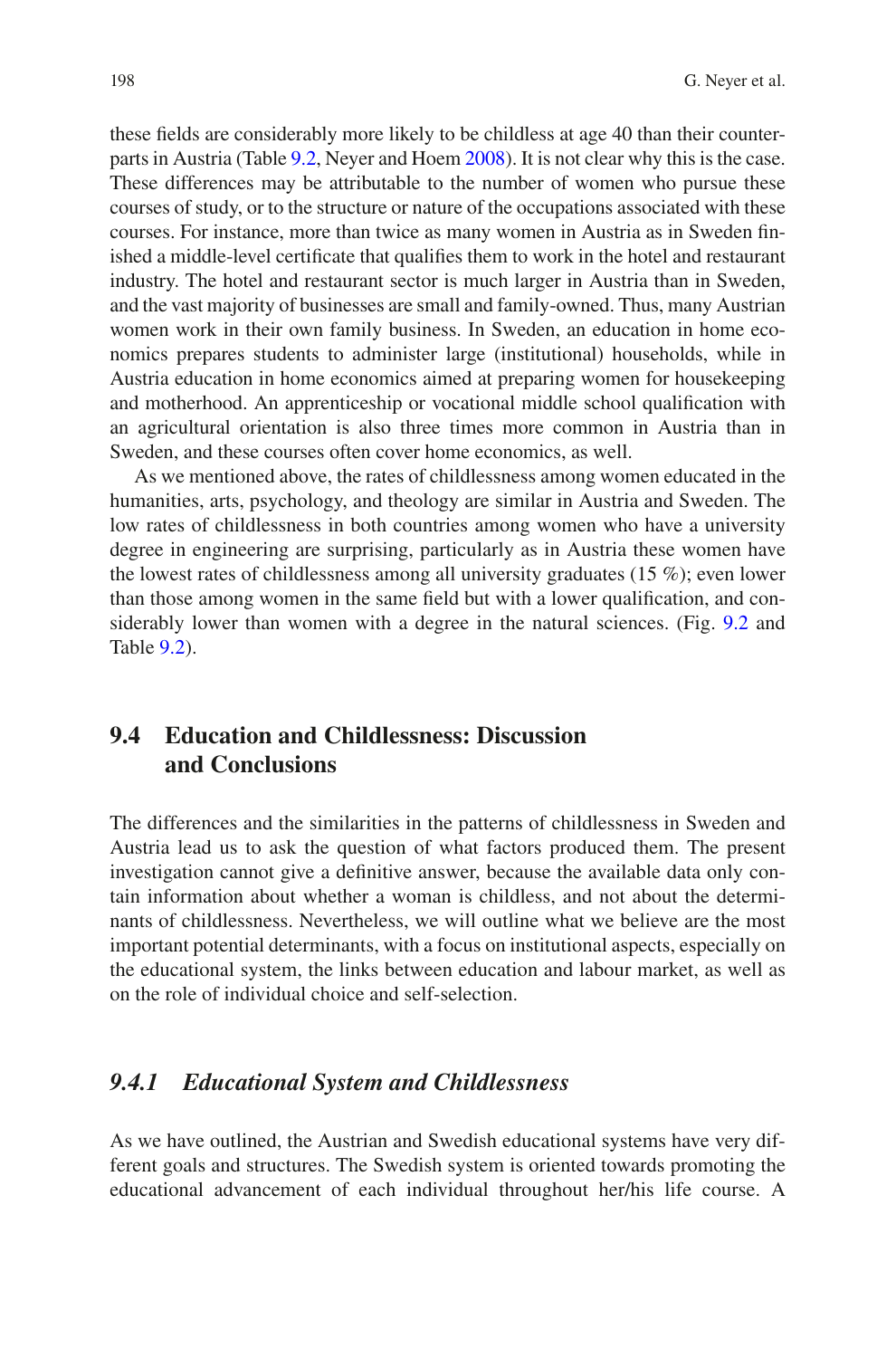woman therefore has the flexibility to arrange her educational career so that it fits with her other life goals, including having children. It appears that women often make use of this flexibility: in almost one-third of the 60 types of educational fields we analysed, women completed their (final) educational qualification after the birth of their first child (Hoem et al. [2006](#page-22-1)). More than half of these women were educated to work in the education or health sector, or in another public sector. From the data we have available, we cannot conclude whether it is easier to combine motherhood and education in these fields than in others, or whether the effect we see is attributable to re-education or to continued education after the arrival of the first child. Tesching [\(2012](#page-24-7)) showed that in Sweden childless women are twice as likely as mothers to change their educational field. She also showed that mothers who were educated in a female-dominated field that leads to stable employment with strong job protections, mostly in the public sector (e.g., education, health care, and welfare), have much lower risks of changing their field of education than mothers in general and/or mothers who were educated in another field. The risk of pursuing a course of study in another field after becoming a mother is very high among women who were educated in the humanities, the social sciences, journalism, law, and the fine arts and media (Tesching [2012](#page-24-7)). These findings suggest that women who were educated in these fields find it difficult to continue to work in their chosen occupation after they have become a mother. The findings also indicate that the flexibility of the Swedish educational system, which offers women the option of continuing their education later in life or of retraining for a job that can be more easily combined with raising children, explains at least in part the lower rates of childlessness among Swedish women with specific educational backgrounds and higher educational attainment.

By contrast, as we have noted repeatedly, the Austrian educational system is closed, and is organised in a rather fixed sequential order in which education precedes employment and family formation. Thus, the educational system does not accommodate childbearing. For instance, for apprentices (of our cohorts) who were pregnant or had a child, the maternity and parental leave regulations in the workplace were not coordinated with the rules for vocational school attendance. As a consequence, it was often impossible for female students to complete their apprenticeship if they became pregnant and had a child. At all levels of education, the only way for most women to avoid dropping out was to postpone motherhood until they had completed their desired level of education.

Overall, our results suggest that a flexible educational system is more conducive to parenthood than a closed system: it seems to reduce childlessness among women with long courses of study, as becoming a parent does not threaten the student's possibility to take her final examinations. It allows women (and men) to adapt their educational field to the demands of childrearing, and it makes it easier for them to update their qualifications following interruptions. It can therefore reduce the risk that women will remain childless for educational or occupational reasons.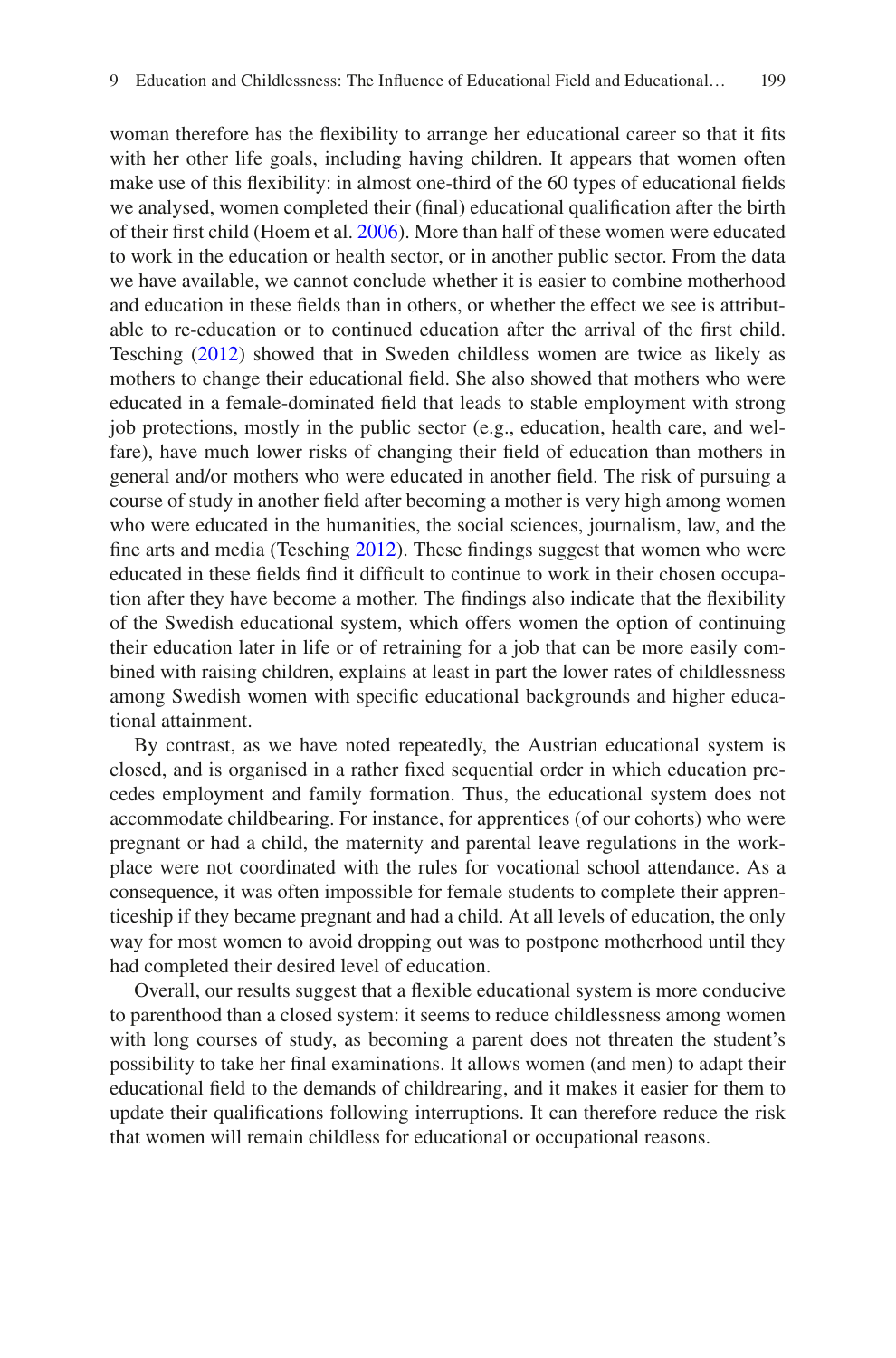## *9.4.2 Education and Labour Market*

The outcomes of our investigation lead us to believe that the ways in which education and the labour market are intertwined may influence childbearing behaviour. All of these connections are underpinned by family and gender policies. On the basis of their findings for Swedish women Hoem et al. ([2006\)](#page-22-1) identified five clusters of education, each of which is connected to specific labour market and occupational areas. They analysed how each of these clusters leads to a different level of childlessness. The results were later partly confirmed in a cohort study for Norway by Rønsen and Skrede ([2010\)](#page-24-9). With our Austrian data, we can check whether the clusters hold for a conservative welfare state, as well.

#### **Educational Fields of Study That Lead to Jobs in the Public Sector**

In both Sweden and Austria, educational fields that prepare students to work in education, health, social work, and law often lead to jobs in the public sector. In both countries, the public sector offers increased job protection, a more stable and secure income, and better parental leave conditions than the private sector. We would therefore expect to find that women who were educated in fields that lead to jobs in the public sector have lower levels of childlessness. However, we find that, first, childlessness rates are lower only among women who are educated to work in female-dominated occupations in the public sector, such as education, health, and social work; whereas women who were educated to work in more male-dominated public sector areas – like law (Austria and Sweden), law enforcement, and library science (Sweden) – do not have childlessness rates that are much lower than those of other women with the same level of education (see also Ohlsson-Wijk [2015\)](#page-24-10). Second, Austrian women with an upper-secondary (Matura), post-secondary, or tertiary degree in educational fields that lead to female dominated jobs in the public sector (such as a degree in high school education) are more likely to be childless than we would expect. This may be in part because for our cohorts, tenure and careers in the public sector were tied to uninterrupted, full-time employment. Taking parental leave or moving to a part-time schedule was incompatible with these requirements.

#### **Fields of Education That Lead to Feminised Occupations in the Private Sector**

Many fields of education lead to jobs in private sector industries in which most of the employees are female: e.g., the food production industry, the textile industry, business administration, personal services (such as the beauty and hairdressing business), and the hotel and restaurant industry. In both Austria and Sweden, women with these educational backgrounds are rarely childless, although there are some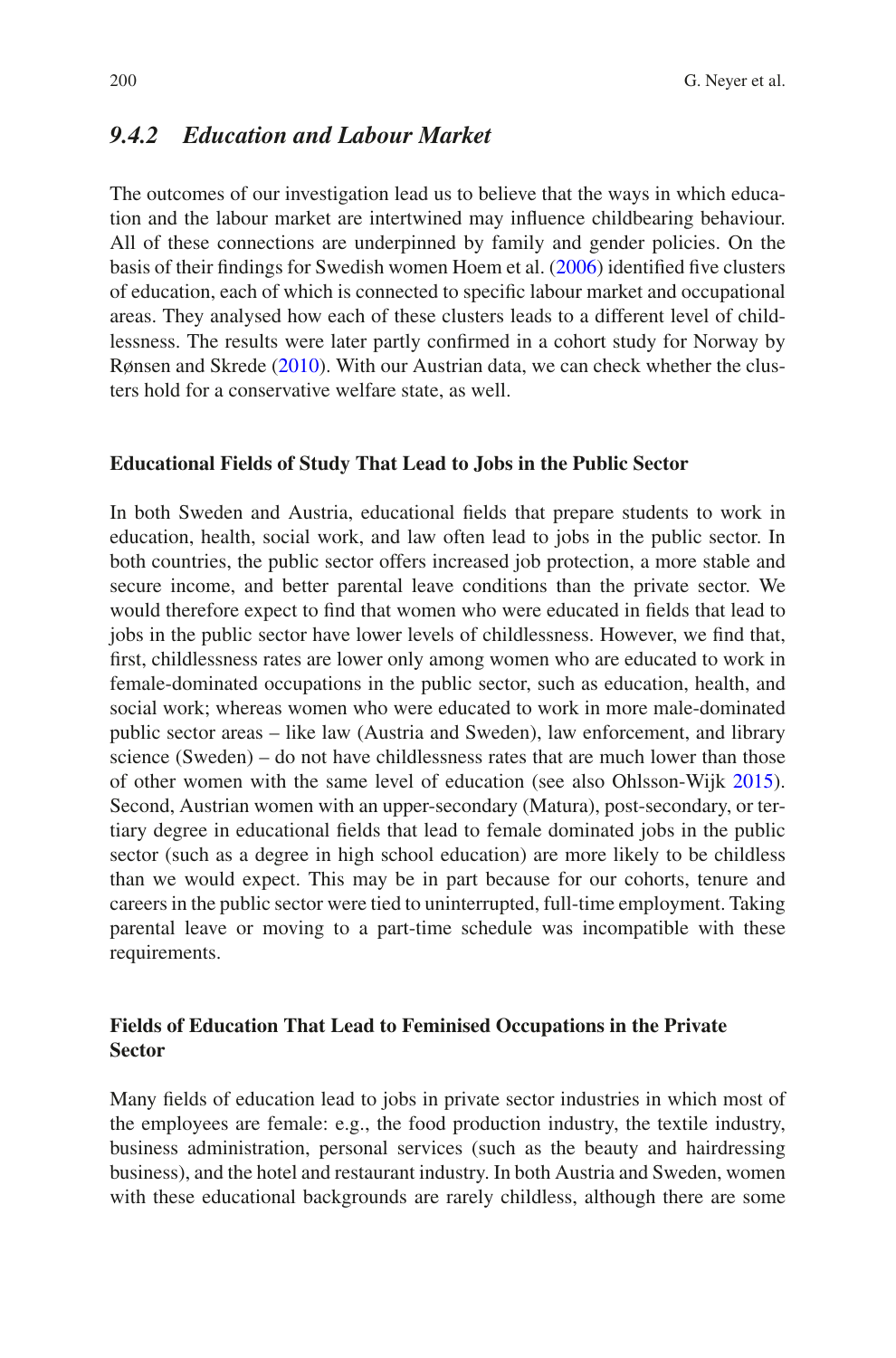differences in childlessness rates between the countries (see Figs. [9.1](#page-10-0) and [9.2](#page-11-0)). It appears that Swedish women are more likely to be childless if they are educated to work in an occupational field with high levels of employee turnover and with nonstandardised working hours, such as the hotel and restaurant industry; and they are less likely to be childless if they are educated to work in sectors with more standardised working conditions. In Austria these relationships seem to be inverted. One reason for this difference could be that in Austria jobs with standardised working conditions usually have higher social status, better working conditions, and higher wages. We generally find that Austrian women with educational backgrounds that lead to occupations with these characteristics are more likely to be childless than women who were educated to work in occupations with lower levels of social prestige and professional gratification.

#### **Gender-Mixed Lines of Education with Little Occupational Specialisation**

In both countries childlessness rates are above average among women who chose a gender-mixed line of education without a specific occupational profile. This category includes women who left the educational system after primary school or after a general upper-secondary education without a vocational specialisation. It also includes women with a (non-education) degree in the humanities, fine arts, or general social sciences. Women who have completed educational lines with no specific vocational qualifications tend to find it harder to enter the labour market than women who chose an occupation-specific field of education (Korpi et al. [2003;](#page-23-18) Lassnig [2013\)](#page-23-16). These uncertainties seem to discourage childbearing.

#### **Gender-Mixed Lines of Education with a High Degree of Occupational Specialisation**

A broad spectrum of educational lines are assigned to this category, including preparation to work in secretarial and administrative occupations, and in sectors such as banking and insurance, business administration, business economics, law, journalism, and tourism. These women have been educated for jobs with very different employment prospects, career paths, income levels, and degrees of occupational feminisation. In both countries, women with these educational backgrounds have higher rates of childlessness than comparable women with other educational backgrounds. We assume that women who work in an occupation with a balanced gender distribution face more competition from men and greater (direct or indirect) discrimination at work than women in a more female-dominated occupation, and that these factors may discourage them from having children.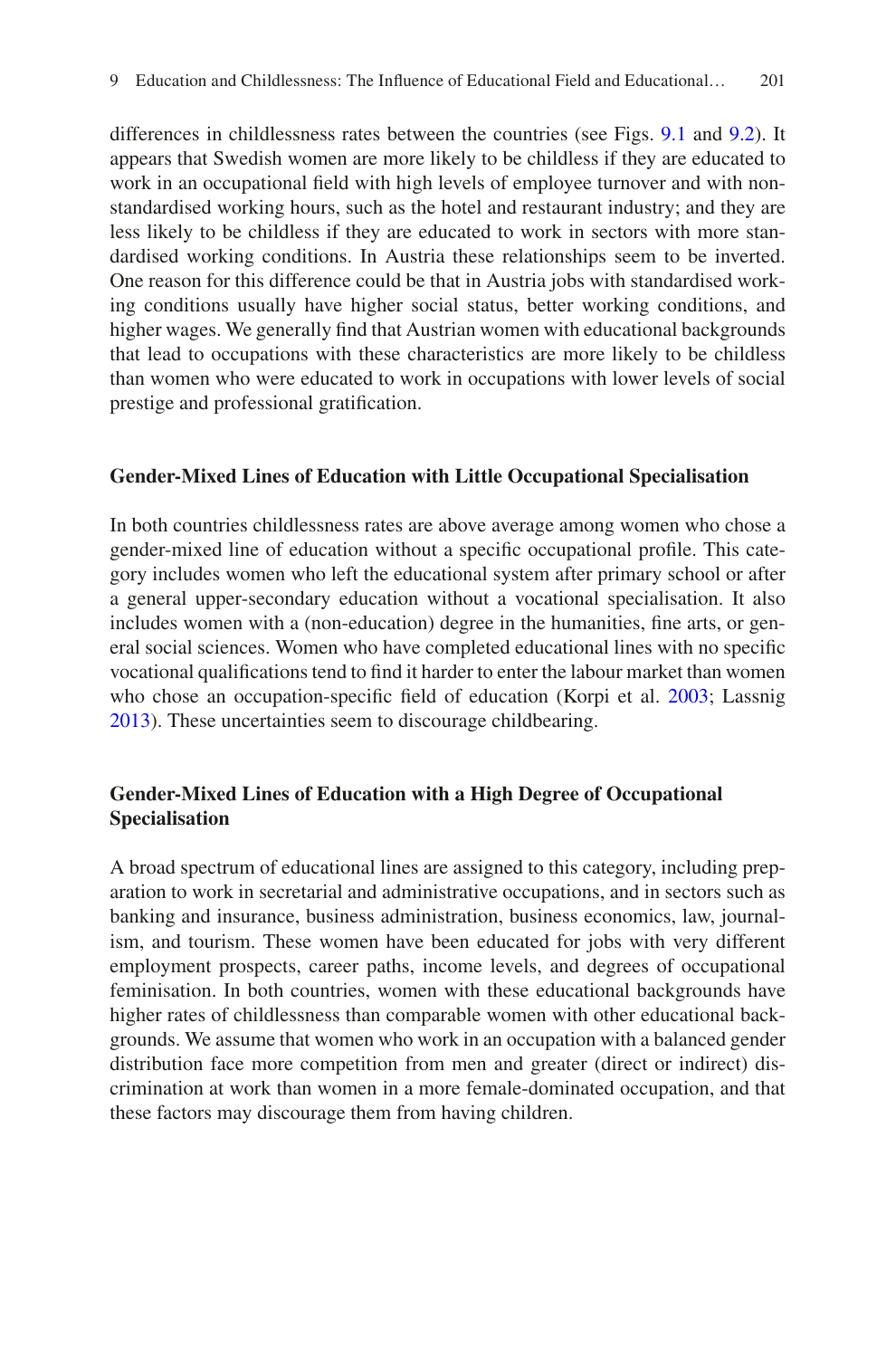#### **Male-Dominated Lines of Education**

Male-dominated educational lines frequently provide students with the skills needed to work in the private sector, such as in occupations related to engineering, technology, and the natural sciences. Women who are educated in these fields face greater difficulties in entering the labour market than women with other educational backgrounds: specifically, they tend to have a longer job search after completing their education, fewer secure job offers, and fewer opportunities to maintain their employment (Smyth [2003](#page-24-11)). Contrary to expectations, we find that women who were educated in a maledominated – and especially in a technical – field are slightly (Sweden) to decidedly (Austria) less likely to be childless than women who were educated in a genderbalanced field. Job uncertainties and the experiences associated with being a "token woman" may account for the particularly low result in Austria, but studies in this country have also shown that women with a technical education often have highly educated parents (Fischer-Kowalski [1985\)](#page-22-16). It is possible that women with universityeducated parents find it easier than other women to combine work and family.

# *9.4.3 Choice of Education, Self-Selection, and Social Environment*

The observed variations in childlessness by type of education in both Austria and Sweden suggest that women factor in their plans for having a family when they choose a specific educational line. Scholars often assume that women who want to have children tend to choose an educational field that will enable them to combine work and motherhood in their preferred form (Hakim [2000](#page-22-17)). This process may be expected to result in a concentration of women who want to have children in specific educational and occupational fields, which may in turn promote a social environment and social norms which support childrearing (Elster [1991\)](#page-22-18). However, historical investigations of childlessness among women with specific types of education have shown that individual preferences play out differently in different contexts. As a consequence, the levels of childlessness among women with the same educational backgrounds may vary considerably depending on the circumstances in which these women live (Jensen [1973;](#page-22-19) Cookingham [1984\)](#page-21-9). This leads us to take a more nuanced view of how self-selection and social norms may work:

First, because of the structural differences in the educational systems, the selection processes into educational lines may be quite different in Austria and in Sweden. For instance, the stronger segmentation of the educational system in Austria may mean that not every type of (secondary) education or apprenticeship was available in every region. In these circumstances, parents may send their children to the closest school, and pupils may choose an apprenticeship based on availability.

Second, differences in the organisation of the educational system, in parental leave, in childcare availability, and gender policies may lead to different selection processes. For example, in Austria women (of our cohorts) who wanted to have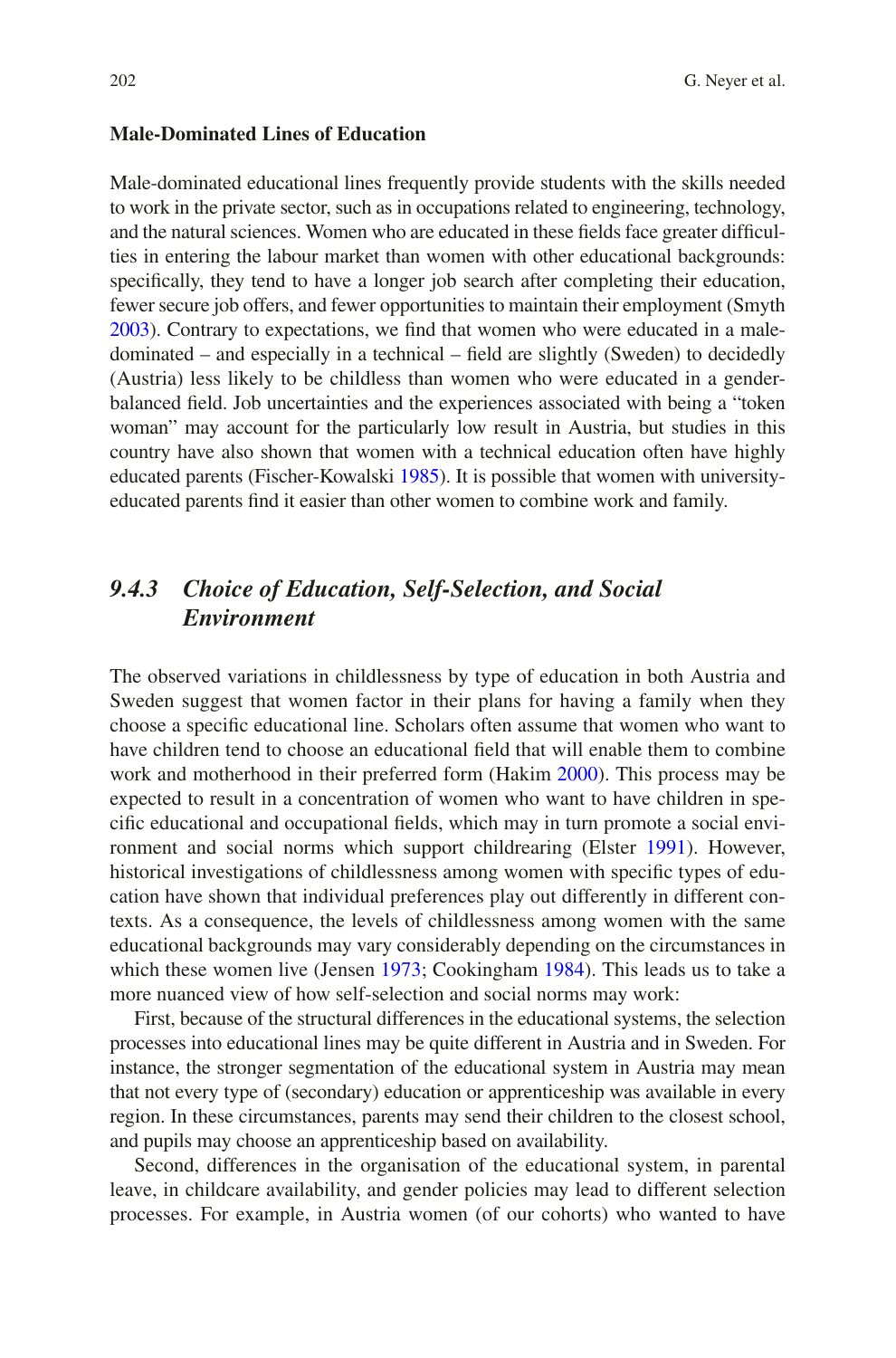children may have tended to opt for shorter educational lines and to avoid longer courses of study. By contrast, in Sweden fertility considerations may play a smaller role in women's educational choices.

Third, the social environment during education and thereafter may lead women to change their preferences regarding childbearing, and to adjust their childbearing behaviour to the norms in their respective educational or occupational field. These shifts in attitudes and behaviour may partly explain the high rates of childlessness among women who were educated in the humanities, the fine arts, or the social sciences; as well as in library science or book selling. In the 1970s and 1980s, these disciplines generated feminist theories which raised fundamental questions about whether reproduction should be the norm for women.

Fourth, differences in social norms may explain the different distributions of childlessness in Sweden and in Austria. The largely uniform pattern of childlessness across educational levels in Sweden suggests that having children is the social norm for all women (and men) in this country, while in Austria remaining childless is a socially acceptable behaviour for highly educated women. Social pressure to have children appears to be stronger and more universal in Sweden than in Austria (Oláh and Bernhardt [2008](#page-23-19); Prskawetz et al. [2008](#page-24-12)). The Swedish education, family, and gender policies tend to encourage conformity with the norm of having children. In Austria, there seems to be more leeway to opt out of or resist the social norm of having children, at least for the highly educated (Oláh and Hobson [2006](#page-24-13)).

# *9.4.4 Education and Childlessness: Should There Be an Individual-Level or an Institutional Approach?*

As we noted in the introduction, the bulk of literature on education and childlessness stresses individual choices over institutional conditions. This may be attributable in part to the dominance of particular theories (like rational choice), but it may also be a consequence of empirical restrictions. Surveys usually contain too few cases to allow scholars to differentiate sufficiently by educational attainment, and comparative research across many countries does not allow researchers to adequately consider differences in educational systems. For our study, we had detailed information about the educational and childbearing histories of all of the women of certain cohorts in two countries. Thus, we had a dataset that was sufficiently large to allow us to distinguish between many educational lines. Focusing on two countries provided us with the opportunity to factor in the structures and the aims of the institutions that are assumed to shape childbearing behaviour. Our results clearly show that commonly reported findings on the link between education and childlessness should not be taken at face value and accepted as being indicative of universal patterns. In line with other scholars, we do not find that highly educated women have always had higher rates of childlessness than less highly educated women. Our results also do not provide unconditional support for the assumption that preferences regarding children guide women's educational choices. Instead, our findings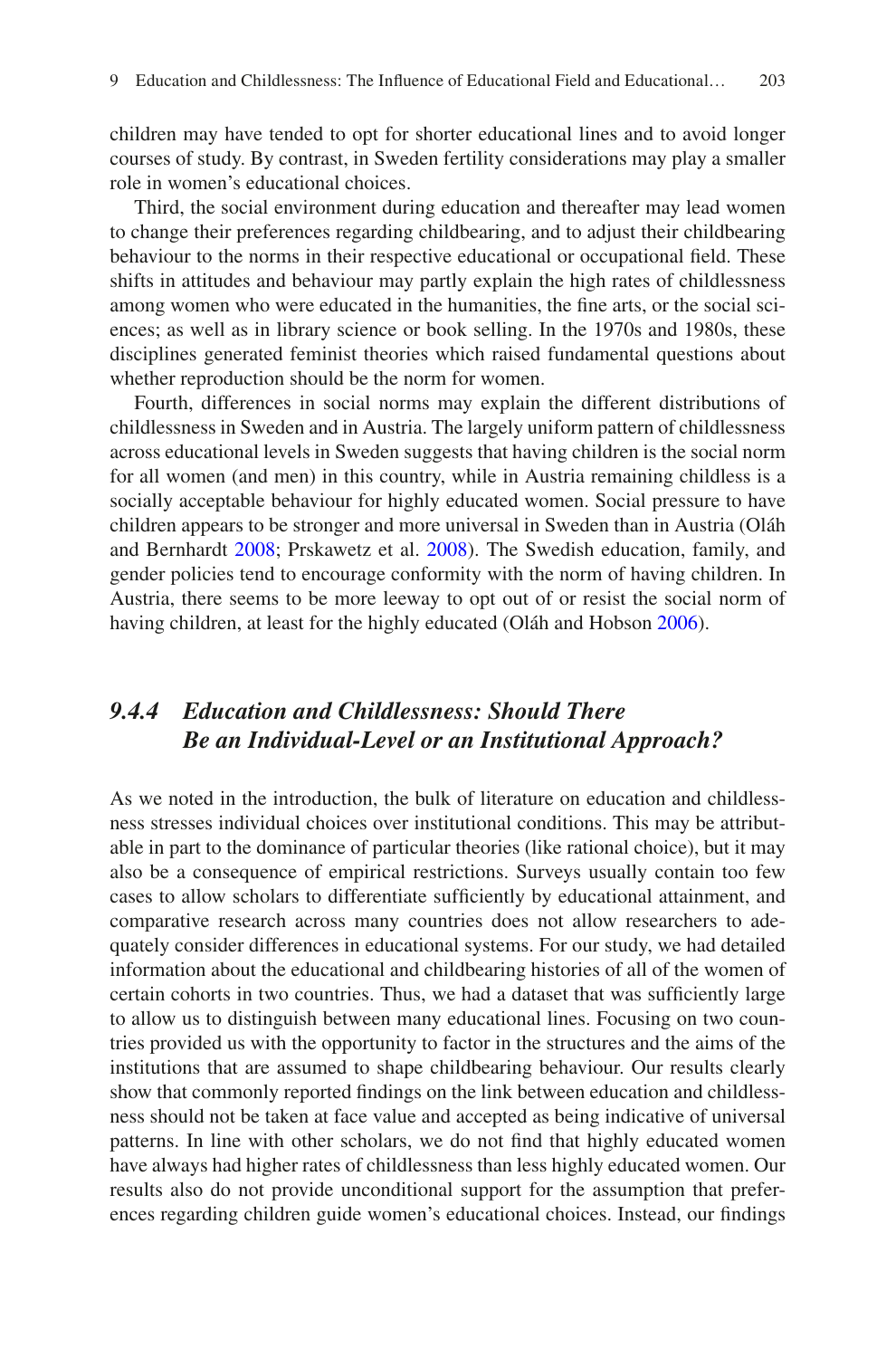support the view that institutional conditions modify preferences and behaviour. Our results also underline that an institutional approach which focuses only on family policies is too narrow to explain differentials in childlessness and fertility patterns. It is essential that one adopts a life course perspective on the role of institutions in family formation; i.e., that one considers the different institutions which shape childbearing behaviour over a person's life course. This calls for both a broadening of the institutional approach beyond family policies, as well as a more detailed consideration of institutions beyond the concept of the welfare state. Such an approach would allow scholars to link individual behaviour and institutional conditions with greater confidence, and in ways that provide us with a deeper understanding of childbearing decisions and of the variation in fertility patterns across social groups and across countries.

**Acknowledgement** The authors want to express their indebtedness to Britta Hoem, who started the line that we pursue in this paper, but did not live to develop her ideas into empirical research. We are grateful for financial support from the Swedish Research Council (Vetenskapsrådet) via the Linnaeus Center on Social Policy and Family Dynamics in Europe (SPaDE), grant 349-2007-8701, and the Swedish Initiative for Research on Microdata in the Social and Medical Sciences (SIMSAM), grant 340-2013-5164.

#### **Literature**

- <span id="page-21-3"></span>Andersson, G., Rønsen, M., Knudsen, L.B., Lappegård, T., Neyer, G., Skrede, K., Teschner, K., & Vikat, A. (2009). Cohort fertility patterns in the Nordic countries. *Demographic Research*, *20*, 313–352. <http://www.demographic-research.org/volumes/vol20/14/20-14.pdf>
- <span id="page-21-4"></span>Bagavos, C. (2010). Education and childlessness: The relationship between educational field, educational level, employment and childlessness among Greek women born in 1955–59. *Vienna Yearbook of Population Research, 8*, 51–75.
- <span id="page-21-0"></span>Becker, G. S. (1960). An economic analysis of fertility. In National Bureau of Economic Research (Ed.), *Demographic and economic change in developed countries. A conference of the Universities-National Bureau Committee for Economic Research* (pp. 209–240). Princeton: Princeton University Press.
- <span id="page-21-5"></span>Begall, K., & Mills, M. (2012). The influence of educational field, occupation, and occupational sex segregation on fertility in the Netherlands. *European Sociological Review, 31*, 720–742.
- <span id="page-21-6"></span>Bergqvist, C., & Nyberg, A. (2002). Welfare state restructuring and child care in Sweden. In S. Michel & R. Mahon (Eds.), *Child care policy at the crossroads. Gender and welfare state restructuring* (pp. 287–308). New York/London: Routledge.
- <span id="page-21-7"></span>Bergqvist, C., Borchorst, A., Christensen, A.-D., Ramstedt-Silén, V., Raaum, N. C., Styrkársdóttir, A. (Eds.). (1999). *Equal democracies? Gender and politics in the Nordic countries*. Oslo: Scandinavian University Press.
- <span id="page-21-8"></span>Biffl, G. (1997). Schule – Wirtschaft – Frauen. In L. Lassnig & A. Paseka (Eds.), *Zum Geschlechterverhältnis im Bildungswesen* (pp. 234–239). Innsbruck: Studienverlag.
- <span id="page-21-2"></span>Blossfeld, H.-P., & Huinink, J. (1991). Human capital investment or norms of role transition? How women's schooling and career affect the process of family formation. *American Journal of Sociology, 97*, 143–168.

<span id="page-21-1"></span>Cigno, A. (1991). *Economics of the family*. Oxford: Clarendon Press.

<span id="page-21-9"></span>Cookingham, M. E. (1984). Bluestockings, spinsters and pedagogues: Women college graduates, 1985–1910. *Population Studies, 38*, 349–364.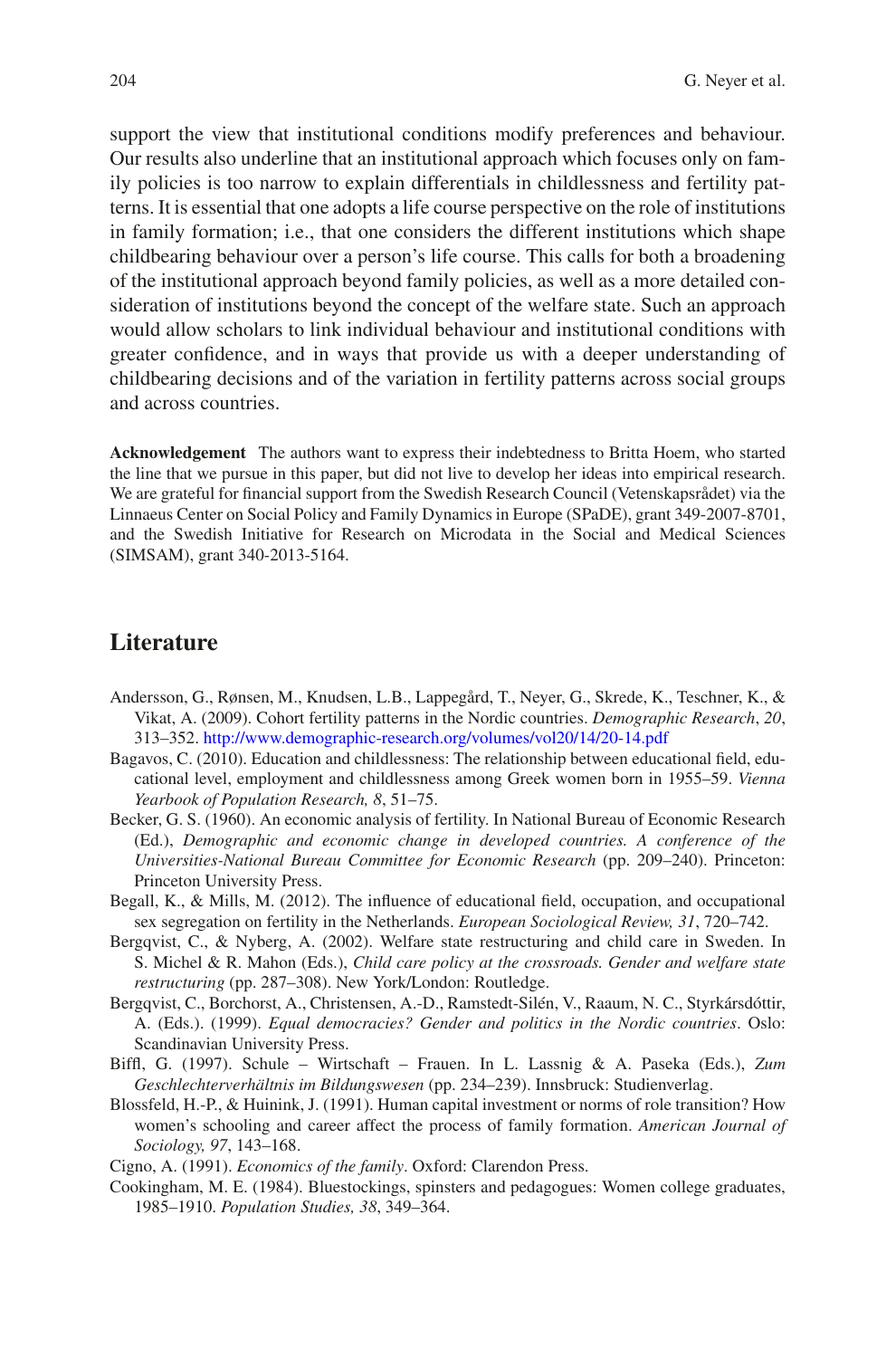- <span id="page-22-14"></span>Culpepper, P. D. (2007). Small states and skill specificity. Austria, Switzerland, and interemployer cleavages in coordinated capitalism. *Comparative Political Studies, 40*, 611–637.
- <span id="page-22-9"></span>Duvander, A.-Z., & Ferrarini, T. (2010). Earner-carer model at the crossroads: Reforms and outcomes of Sweden's family policy in comparative perspective. *International Journal of Health Services, 40*, 373–398.
- <span id="page-22-18"></span>Elster, J. (1991). Rationality and social norms. *Archive Européenne de Sociologie, 32*, 109–129.
- <span id="page-22-12"></span>Erikson, R., & Jonsson, J. O. (1996). The Swedish context: Educational reform and long-term change in educational inequality. In R. Erikson & J. O. Jonsson (Eds.), *Can education be equalized? The Swedish case in comparative perspective* (pp. 65–93). Boulder: Westview Press.
- <span id="page-22-8"></span>Esping-Andersen, G. (1990). *The three worlds of welfare capitalism*. Princeton: Princeton University Press.
- Estévez-Abe, M. (2005). Gender bias in skills and social policies. The varieties of capitalism perspective on sex segregation. *Social Politics, 12*, 180–215.
- <span id="page-22-5"></span>Estévez-Abe, M., Iversen, T., & Soskice, D. (2001). Social protection and the formation of skills. A reinterpretation of the welfare state. In P. Hall & D. Soskice (Eds.), *Varieties of capitalism. The institutional foundation of comparative advantage* (pp. 143–184). Oxford: Oxford University Press.
- <span id="page-22-16"></span>Fischer-Kowalski, M. (1985). *Bildung. Bericht über die Situation der Frau in Österreich. Frauenbericht 1985*. Band 2. Wien: Bundeskanzleramt.
- <span id="page-22-13"></span>Graf, L., Lassning, L., & Powell, J. (2012). Austrian corporatism and institutional change in the relationship between apprenticeship training and school-based VET. In M. Busemeyer & C. Trampusch (Eds.), *The political economy of collective skill formation* (pp. 150–178). Oxford: Oxford University Press.
- <span id="page-22-2"></span>Gustafsson, S. (2001). Optimal age at motherhood. Theoretical and empirical considerations on postponement of maternity in Europe. *Journal of Population Economics, 14*, 225–247.
- <span id="page-22-17"></span>Hakim, C. (2000). *Work-lifestyle choices in the 21st Century. Preference theory*. Oxford: Oxford University Press.
- <span id="page-22-6"></span>Hall, P., & Soskice, D. (Eds.). (2001). *Varieties of capitalism. The institutional foundation of comparative advantage*. Oxford: Oxford University Press.
- <span id="page-22-11"></span>Halldén, K. (2008). The Swedish educational system and the ISCED-97. In S. Schneider (Ed.), *The International Standard Classification of Education. An evaluation of content and criterion validity in 15 European countries* (pp. 253–267). MZE: Mannheim.
- <span id="page-22-10"></span>Henz, U. (2001). Family formation and participation in higher education: cross-cutting life events? In J. O. Jonsson & C. Mills (Eds.), *Cradle to grave. Life-course change in modern Sweden* (pp. 45–69). Durham: Sociology Press.
- <span id="page-22-0"></span>Hobcraft, J., & Kiernan, K. (1995). *Becoming a parent in Europe*. Welfare state program discussion paper series No. 116. London: Suntory and Toyota International Centres for Economics and Related Disciplines.
- <span id="page-22-1"></span>Hoem, J. M., Neyer G., & Andersson, G. (2006). Education and childlessness. The relationship between educational field, educational level, and childlessness among Swedish women born in 1955–59. *Demographic Research*, *14*, 331–380. [http://www.demographic-research.org/vol](http://www.demographic-research.org/volumes/vol14/15/14-15.pdf)[umes/vol14/15/14-15.pdf](http://www.demographic-research.org/volumes/vol14/15/14-15.pdf)
- <span id="page-22-7"></span>Hoem, J. M., Prskawetz, A., & Neyer, G. (2001). Autonomy or conservative adjustment? The effect of public policies and educational attainment on third births in Austria. *Population Studies, 55*, 249–261.
- <span id="page-22-19"></span>Jensen, R. (1973). Family, career, and reform. In M. Gordon (Ed.), *The American family in socialhistorical perspective* (pp. 267–280). New York: St. Martin's Press.
- <span id="page-22-15"></span>Jonsson, J. O. (1999). Explaining gender differences in educational choice: An empirical assessment of a rational choice model. *European Sociological Review, 15*, 391–404.
- <span id="page-22-3"></span>Kantorova, V. (2004). Education and entry into motherhood. The Czech Republic during state socialism and the transition period (1970–1997). In G. Andersson & G. Neyer (Eds.), *Contemporary research in European fertility. Perspectives and developments* (pp. 246–270). Demographic Research. Special Collection 3, [http://www.demographic-research.org/spe](http://www.demographic-research.org/volumes/vol5/6/5-6.pdf)[cial/3/10/s3-10.pdf](http://www.demographic-research.org/volumes/vol5/6/5-6.pdf)
- <span id="page-22-4"></span>Katzenstein, P. (1985). *Small states in world politics*. Ithaca: Cornell University Press.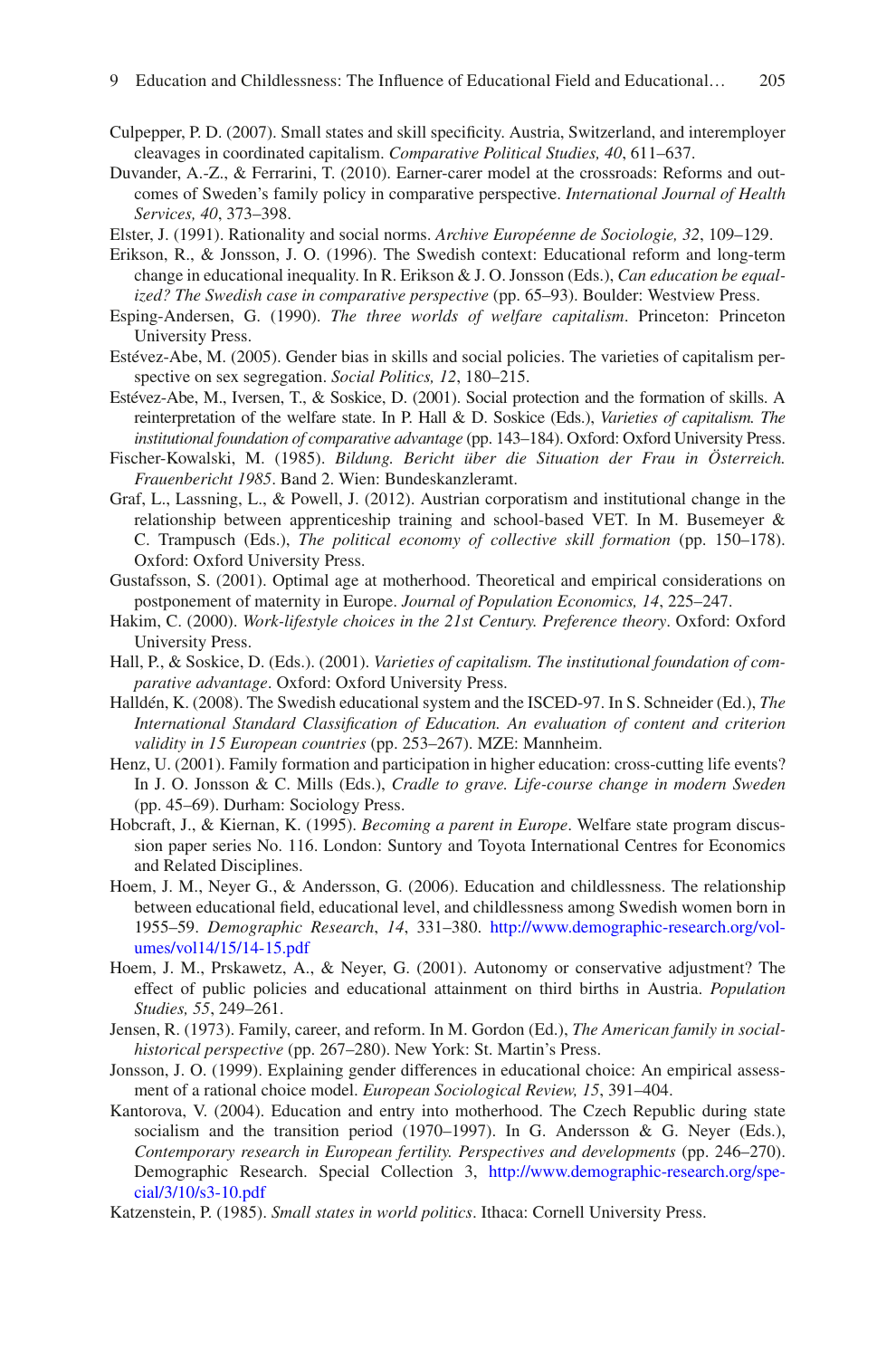<span id="page-23-0"></span>Kiernan, K. (1989). Who remains childless? *Journal of Biosocial Science, 21*, 387–398.

- <span id="page-23-10"></span>Korpi, W. (2000). Faces of inequality. Gender, class, and patterns of inequality in different types of welfare states. *Social Politics, 7*, 127–189.
- <span id="page-23-18"></span>Korpi, W., de Graaf, P., Hendrickx, J., & Layte, R. (2003). Vocational training and career employment. Precariousness in Great Britain, the Netherlands and Sweden. *Acta Sociologica, 46*, 17–30.
- <span id="page-23-4"></span>Kravdal, Ø. (2001). The high fertility of college educated women in Norway. An artifact of the separate modeling of each parity transition. *Demographic Research*, *5*, 187–216. [http://www.](http://www.demographic-research.org/volumes/vol5/6/5-6.pdf) [demographic-research.org/volumes/vol5/6/5-6.pdf](http://www.demographic-research.org/volumes/vol5/6/5-6.pdf)
- <span id="page-23-5"></span>Kreyenfeld, M. (2004). Fertility decisions in the FRG and GDR. An analysis with data from the German Fertility and Family Survey. In G. Andersson & G. Neyer, (Eds.), *Contemporary research in European fertility. Perspectives and developments* (pp. 275–318). Demographic Research. Special Collection, 3. <http://www.demographic-research.org/special/3/11/s3-11.pdf>
- <span id="page-23-6"></span>Lappegård, T., & Rønsen, M. (2005). The multifaceted impact of education in entry into motherhood. *European Journal of Population, 21*, 31–49.
- <span id="page-23-16"></span>Lassnig, L. (2013). Austria's success on the youth labour market – not systematic but voluntaristic. *Lifelong Learning in Europe (LLineE)*, [http://www.lline.fi/en/article/policy/20135/](http://www.lline.fi/en/article/policy/20135/what-are-they-doing-right-3-cases#title0) [what-are-they-doing-right-3-cases#title0](http://www.lline.fi/en/article/policy/20135/what-are-they-doing-right-3-cases#title0)
- <span id="page-23-17"></span>Lassnig, L., & Paseka, A. (Eds.). (1997). *Zum Geschlechterverhältnis im Bildungswesen*. Innsbruck: Studienverlag.
- Leitner, S. (2003). Varieties of familialism. *European Societies, 5*, 353–375.
- <span id="page-23-15"></span>Lindahl, L. (2011). Improving the school-to-work transition for vocational students – what can we learn from research? Swedish Institute for Social Research (SOFI), Working Paper 13/2011.
- <span id="page-23-11"></span>Marten, C., Neyer, G., & Ostner, I. (2012). Neue soziale Risiken, neue Politiken – Familienpolitischer Wandel in Deutschland, Österreich und der Schweiz. In H. Bertram & M. Bujard (Eds.), *Soziale Welt. Sonderband 19. Zeit, Geld, Infrastruktur. Zur Zukunft der Familienpolitik* (pp. 115–138).
- <span id="page-23-7"></span>Martín-García, T., & Baizan, P. (2006). The impact of the type of education and of educational enrolment on first births. *European Sociological Review, 22*, 259–275.
- <span id="page-23-8"></span>Maul, K. (2012). *Der Einfluss der beruflichen Tätigkeit auf die Familiengründung*. Würzburg: Ergon Verlag.
- <span id="page-23-9"></span>Michelmore, K., & Musick, K. (2014). Fertility patterns of college graduates by field of study, US women born 1960–79. *Population Studies, 68*, 359–374.
- <span id="page-23-12"></span>Neyer, G. (2003). Family policies and low fertility in Western Europe. *Journal of Population and Social Security (Population)*, 1, Supplement: 46–93, [http://www.ipss.go.jp/webj-ad/webjour](http://www.demographic-research.org/volumes/vol19/12/19-12.pdf)[nal.files/population/ps03\\_06.asp](http://www.demographic-research.org/volumes/vol19/12/19-12.pdf)
- <span id="page-23-2"></span>Neyer, G. (2009). Bildung und Kinderlosigkeit in Österreich und in Schweden. *Zeitschrift für Familienforschung, 21*, 286–309.
- <span id="page-23-14"></span>Neyer, G. (2010). Familienpolitik in Österreich zwischen Beharrung und Veränderung. *Revue d'Allemagne et des pays de langue allemande, 42*, 57–70.
- <span id="page-23-3"></span>Neyer, G., & Hoem, J. M. (2008). Education and permanent childlessness: Austria vs. Sweden. A research note: In J. Surkyn, P. Deboorsere, & J. Van Bavel (Eds.), *Demographic challenges for the 21st century. A state of the art in demography* (pp. 91–112). Brussels: VUP Press.
- <span id="page-23-1"></span>Neyer, G., Hoem, J. M., & Andersson, G. (2013). Kinderlosigkeit, Bildungsrichtung und Bildungsniveau. Ergebnisse einer Untersuchung schwedischer und österreichischer Frauen der Geburtenjahrgänge 1955–59. In D. Konietzka & M. Kreyenfeld (Eds.), *Ein Leben ohne Kinder. Ausmaß, Strukturen und Ursachen von Kinderlosigkeit* (pp. 101–135). Wiesbaden: Springer VS.
- <span id="page-23-13"></span>Obinger, H., & Tálos, E. (2010). Janus-faced developments in a prototypical Bismarckian welfare state. Welfare reforms in Austria since the 1970s. In B. Palier (Ed.), *A long goodbye to Bismarck? The politics of welfare reform in continental Europe* (pp. 101–128). Amsterdam: Amsterdam University Press.
- <span id="page-23-19"></span>Oláh, L. S., & Bernhardt, E. (2008). Sweden: Combining childbearing and gender equality. *Demographic Research, 19*, 1105–1144. [http://www.demographic-research.org/volumes/](http://www.demographic-research.org/volumes/vol19/12/19-12.pdf) [vol19/28/19-28.pdf](http://www.demographic-research.org/volumes/vol19/12/19-12.pdf)